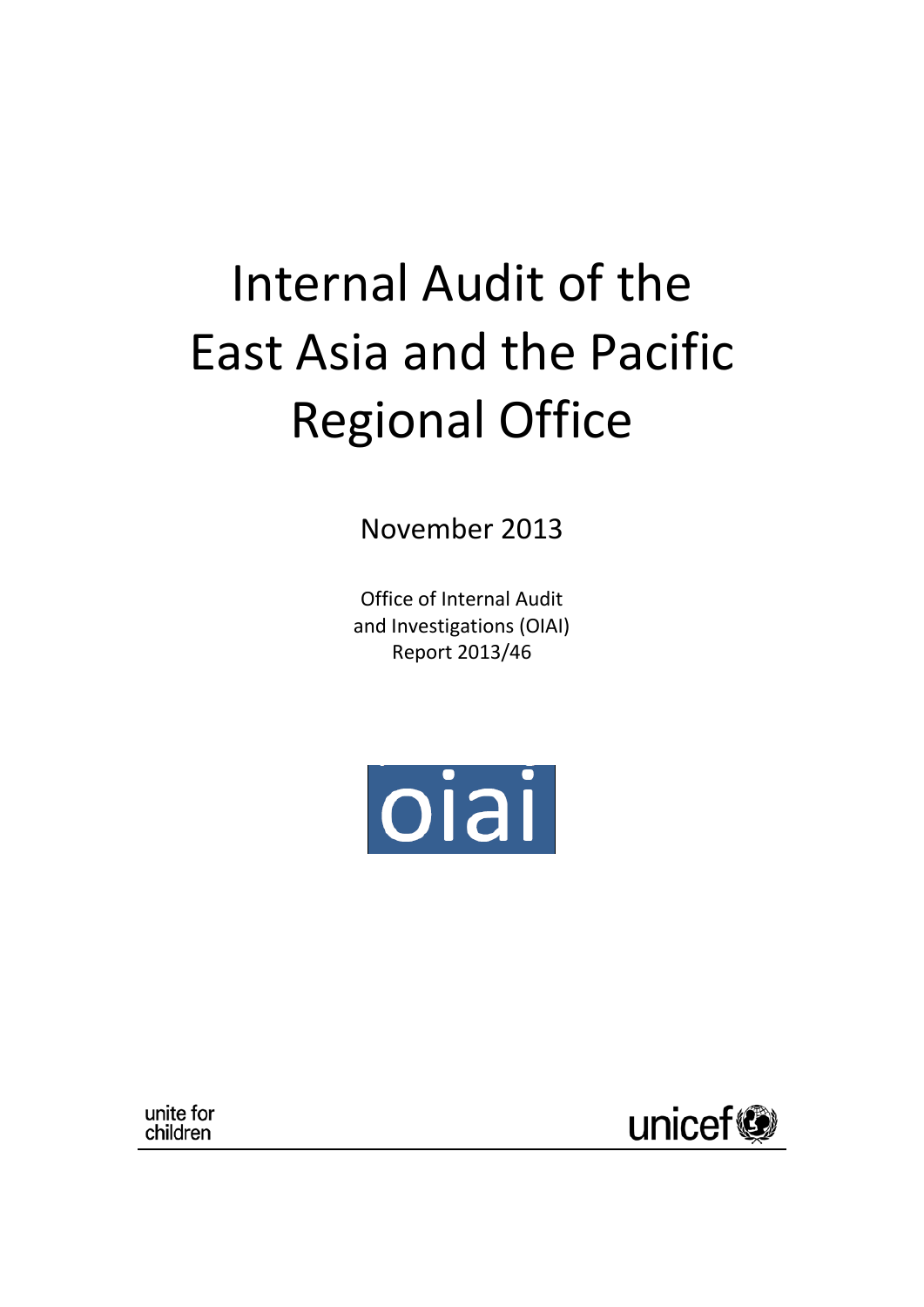# **Summary**

\_\_\_\_\_\_\_\_\_\_\_\_\_\_\_\_\_\_\_\_\_\_\_\_\_\_\_\_\_\_\_\_\_\_\_\_\_\_\_\_\_\_\_\_\_\_\_\_\_\_\_\_\_\_\_\_\_\_\_\_\_\_\_\_\_\_\_\_\_\_\_\_\_\_\_\_\_\_\_\_\_\_\_\_\_\_\_\_\_\_\_\_

The Office of Internal Audit and Investigations (OIAI) had conducted an audit of the East Asia and the Pacific Regional Office (EAPRO). The audit covered governance, programme management, and operations support. The audit was performed during the period 6 to 23 May 2013, and covered the period from 1 January 2012 to 5 May 2013.

The East Asia and the Pacific Region region is diverse – in geography, populations, people, cultures, languages, religions, environments, economies, and social and political systems. UNICEF has been operating in the Asia and Pacific region since 1946 and the regional office is currently based in Bangkok, Thailand. EAPRO covers 14 country offices including one multicountry office, covering in total 27 countries.

The regional office currently serves as a mechanism for guidance, support, oversight and coordination of these country offices. The approved budget of the EAPRO's regional office management plan (ROMP) 2012-2013 was US\$ 66.5 million, including both Regular Resources (RR) and Other Resources (OR); the OR component was US\$ 50 million. Regular Resources are core resources that are not earmarked for a specific purpose, and can be used by UNICEF wherever they are needed. Other Resources are contributions that may have been made for a specific purpose such as a particular programme, strategic priority or emergency response, and may not always be used for other purposes without the donor's agreement.

#### Action agreed following audit

As a result of the audit, and in discussion with the audit team, the regional office has agreed to take a number of measures. Two of them are being implemented as high priority. They relate to the following:

- The Harmonized Approach to Cash Transfers (HACT). The status of implementation of HACT in EAP countries was not systematically monitored. This affected the office's awareness of the extent and adequacy of assurance activities in those countries regarding the effective and efficient use of cash transfers.
- Procurement processes for goods and services needed improvement regarding planning, competitive selection of suppliers and systematic assessment of their performance.

#### Conclusion

The audit concluded that overall, subject to implementation of the agreed actions described, the controls and processes over the country office were generally established and functioning during the period under audit. The measures to address the issues raised are presented with each observation in the body of this report.

The office has prepared action plans to address all the issues raised. The regional office and OIAI will work together to monitor implementation of these measures.

| Office of Internal Audit and Investigations (OIAI) | November 2013 |
|----------------------------------------------------|---------------|
|----------------------------------------------------|---------------|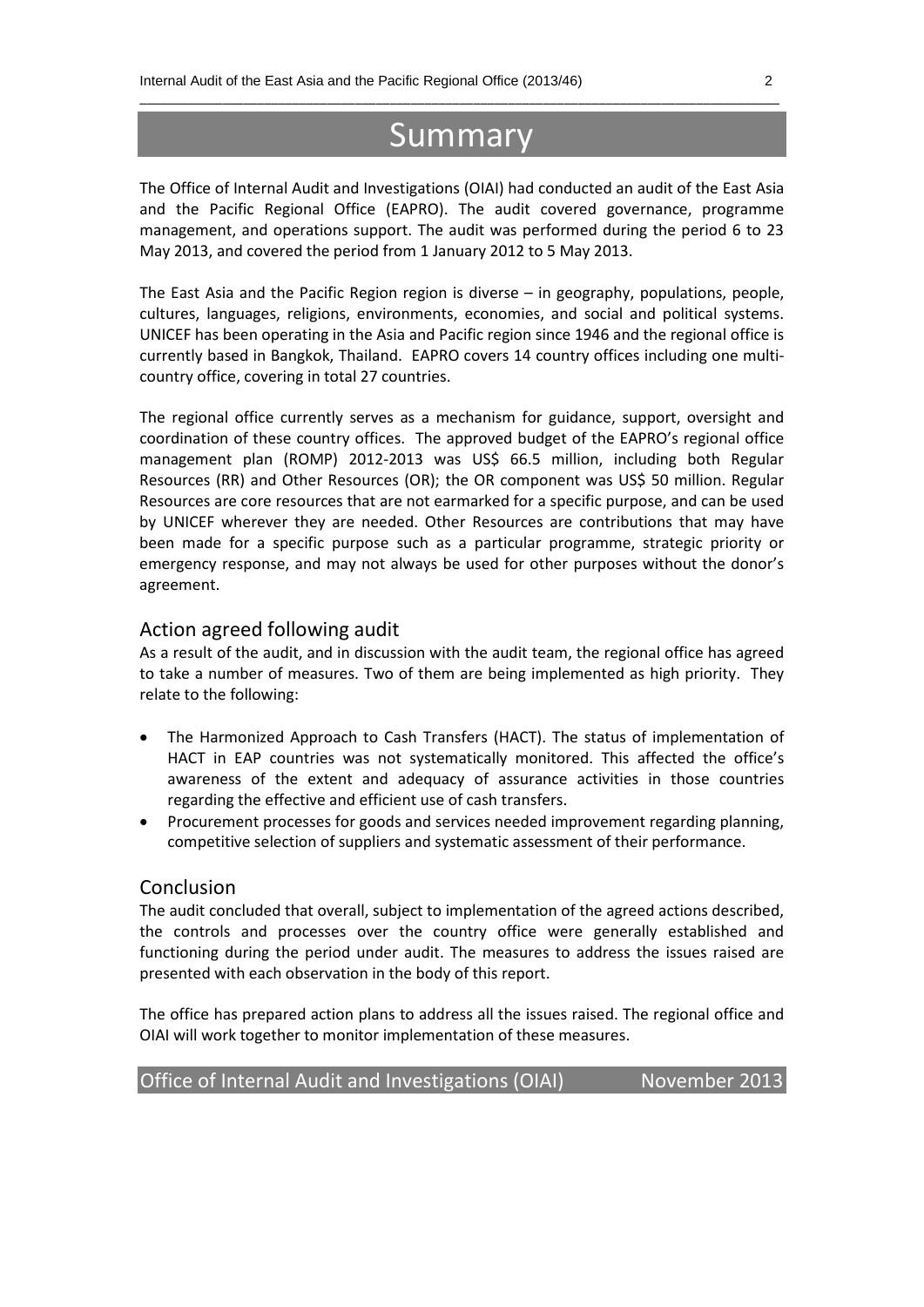# Contents

\_\_\_\_\_\_\_\_\_\_\_\_\_\_\_\_\_\_\_\_\_\_\_\_\_\_\_\_\_\_\_\_\_\_\_\_\_\_\_\_\_\_\_\_\_\_\_\_\_\_\_\_\_\_\_\_\_\_\_\_\_\_\_\_\_\_\_\_\_\_\_\_\_\_\_\_\_\_\_\_\_\_\_\_\_\_\_\_\_\_\_\_

| <b>Summary</b>                                                     | $\mathbf{2}$   |
|--------------------------------------------------------------------|----------------|
| <b>Objectives</b>                                                  | 4              |
| <b>Audit Observations</b>                                          | 4              |
| Governance                                                         | 4              |
| Satisfactory key controls                                          | 4              |
| Supervisory structure                                              | 5              |
| Staffing structure                                                 | $\overline{7}$ |
| Management plans                                                   | 8              |
| Performance management                                             | 9              |
| Delegation of authority                                            | 10             |
| Governance area: Conclusion                                        | 11             |
| <b>Programme management</b>                                        | 12             |
| Satisfactory key controls                                          | 12             |
| Resource mobilization                                              | 12             |
| Support to private-sector fundraising in EAP countries             | 13             |
| Harmonized Approach to Cash Transfers                              | 14             |
| Studies, surveys, reviews and evaluations                          | 15             |
| Reporting on results                                               | 17             |
| Programme management: Conclusion                                   | 17             |
| <b>Operations support</b>                                          | 18             |
| Satisfactory key controls                                          | 18             |
| Procurement of goods and services                                  | 19             |
| Workforce planning                                                 | 21             |
| Rental subsidy                                                     | 22             |
| Telephone usage                                                    | 23             |
| Business continuity plan                                           | 23             |
| Operations management: Conclusion                                  | 24             |
| Annex A: Methodology, and definition of priorities and conclusions | 25             |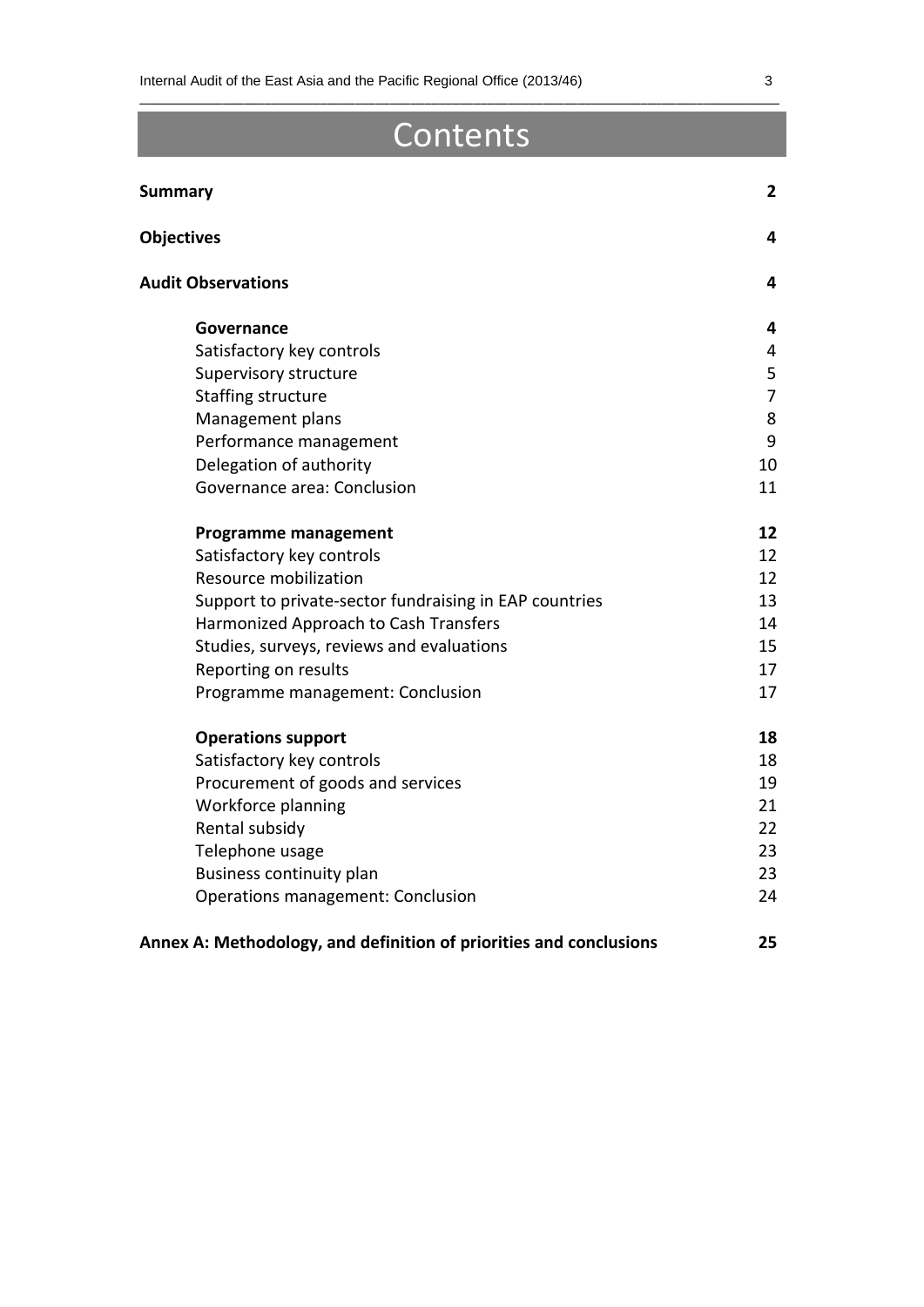# **Objectives**

The objective of the audit was to provide assurance as to whether there were adequate and effective controls, risk-management and governance processes over a number of key areas in the office. In addition to this assurance service, the audit report identified, as appropriate, noteworthy practices that merit sharing with other UNICEF offices.

The audit observations are reported upon under three headings: governance, programme management and operations support. The introductory paragraphs that begin each of these sections explain what was covered in that particular area, and between them define the scope of the audit.

# **Audit Observations**

#### 1 Governance

In this area, the audit reviewed the supervisory and regulatory processes that support the functioning of the regional office and how it maintains oversight and support on the functioning of the country offices within the region. The scope of the audit in this area includes the following:

- Supervisory structures, including advisory teams and statutory committees.
- Identification of the office's priorities and expected results and clear communication thereof to staff.
- Staffing structure and its alignment to the needs of the region.
- Performance measurement, including establishment of standards and indicators to which management and staff are held accountable.
- Delegation of authorities and responsibilities to staff, including the provision of necessary guidance, holding staff accountable, and assessing their performance.
- Risk management: the office's approach to external and internal risks to achievement of its objectives.
- Ethics, including encouragement of ethical behaviour, staff awareness of UNICEF's ethical policies and zero tolerance of fraud, and procedures for reporting and investigating violations of those policies.

All the areas above were covered in this audit.

#### Satisfactory key controls

The audit found that controls were functioning well over a number of areas including (but not necessarily limited to) the following:

EAPRO had implemented adequate risk management processes in the regional office and maintained oversight on the application of the Enterprise Risk Management (ERM) policy in the country offices within the region. The office had updated its own risk profile and risk and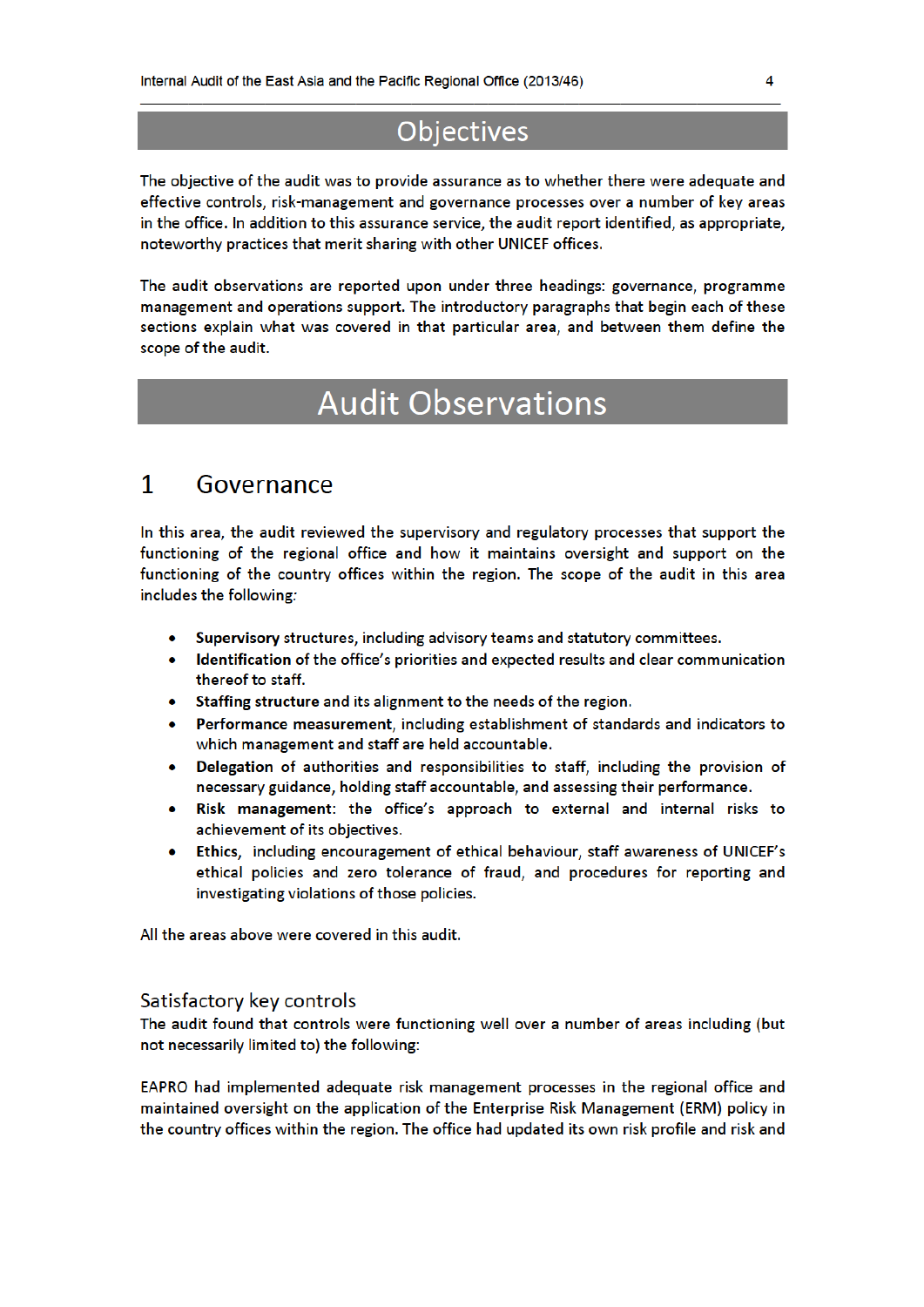control library in early 2012.  $^1$ 

There had been a wide range of preparations to strengthen the regional office's emergency response and preparedness for natural hazards and conflict. Special attention had been given to supporting the regional office and country offices in risk-informed planning and programming, so as to address a range of social, economic and political drivers of risk. This addressed continuing concerns regarding the capacity of national governments and local authorities in the region to prepare for, and respond to, conflict and major disasters.

\_\_\_\_\_\_\_\_\_\_\_\_\_\_\_\_\_\_\_\_\_\_\_\_\_\_\_\_\_\_\_\_\_\_\_\_\_\_\_\_\_\_\_\_\_\_\_\_\_\_\_\_\_\_\_\_\_\_\_\_\_\_\_\_\_\_\_\_\_\_\_\_\_\_\_\_\_\_\_\_\_\_\_\_\_\_\_\_\_\_\_\_

Upholding ethical conduct and behaviour was an on-going priority of the regional office. Of the 82 regional office staff, 67 had received training on ethics. Overall, the Global Staff Survey<sup>2</sup> showed positive staff perceptions of transparency and accountability. In 2011 the UNICEF Principal Ethics Officer conducted a face-to-face training session attended by 90 percent of EAPRO staff. The Regional Chief of Human Resources conducted ethics training in selected country offices during the audit period, and ethics-related materials were part of the briefing materials for newly appointed staff members. Ethics had been a key focus of the regional office in the last two Regional Management Team meetings.

#### Supervisory structure

1

There were established supervisory structures for the regional office and for the region as a whole. Some committees functioned jointly for both the regional office and the Thailand country office, as they were in the same compound in Bangkok. There were also supervisory committees and teams specific to the regional office.

For the region as a whole, the main supervisory structure was the Regional Management Team (RMT). The RMT was supported by various reference/working groups. There was also a regional Joint Consultative Committee to link the Regional Staff Association and the RMT to address and resolve issues affecting staff. A programme budget review (PBR) $3$  committee, chaired by the Regional Director, had been established to review and decide on programme structure, staffing and budget allocation for all country offices within the region. These teams/committees met regularly and functioned well during the audit period.

*The regional office:* There were terms of reference (ToRs) for each of the committees/teams, but they were not kept up-to-date. For example, the ToR of the Contract Review Committee (CRC) were issued in September 2006 while those of the Property Survey Board (PSB) were issued in July 2002. Both ToRs still made reference to policies/instructions

 $1$  Under UNICEF's Enterprise Risk Management (ERM) policy, offices should perform a Risk and Control Self-Assessment (RCSA). The RCSA is a structured and systematic process for the assessment of risk to an office's objectives and planned results, and the incorporation of action to manage those risks into workplans and work processes. The risks and their mitigation measures are recorded in a risk and control library.

 $2$  UNICEF's Global Staff Survey, first launched in 2008, is an exercise to increase understanding between staff and management by gathering opinion on a range of staff-related issues, including internal relationships and communications, transparency and accountability, work/life balance and efficiency. All staff are invited to participate; the responses are confidential, and the results are anonymized.

<sup>&</sup>lt;sup>3</sup> The PBR is a review of a UNICEF unit or country office's proposed management plan for its forthcoming country programme. For a country office, it is carried out by a regional-level committee, which will examine – among other things – the proposed office structure, staffing levels and fundraising strategy, and whether they are appropriate for the proposed activities and objectives.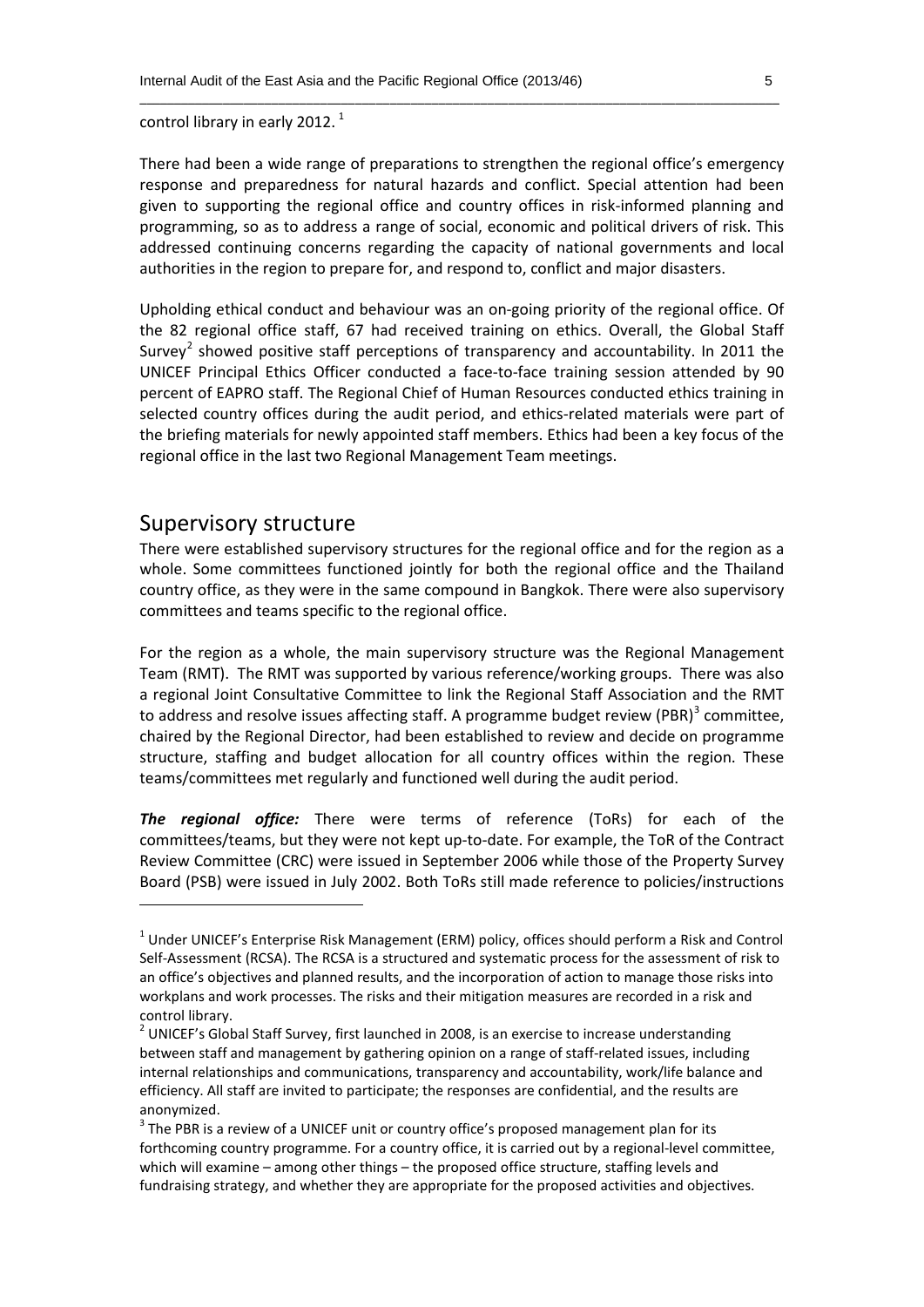that had been superseded by revised policies issued in January 2012. The ToR of the Joint Consultative Committee (JCC) and the Programme Management Team (PMT) still mentioned the membership of the Asia Pacific Shared Services Centre (APSSC), which had closed in 2011.

\_\_\_\_\_\_\_\_\_\_\_\_\_\_\_\_\_\_\_\_\_\_\_\_\_\_\_\_\_\_\_\_\_\_\_\_\_\_\_\_\_\_\_\_\_\_\_\_\_\_\_\_\_\_\_\_\_\_\_\_\_\_\_\_\_\_\_\_\_\_\_\_\_\_\_\_\_\_\_\_\_\_\_\_\_\_\_\_\_\_\_\_

The minutes and action points from both the EAPRO Management Team (EMT) and PMT were adequately documented, and open action points from the previous meetings were followed up. However, although the EMT was supposed to meet quarterly, it met only twice in 2012 and so far had met once in 2013. The PMT was supposed to meet monthly but met only four times in 2012 and had so far met once in 2013 at the time of audit in May. Infrequent meetings of these management teams could impede timely review and action on issues affecting the functioning of the regional office.

The membership of the PMT was quite large (about 50), so meetings were used more for sharing of information and discussion on management issues, rather than to review emerging programme issues and collaboration among programme sectors on cross-cutting areas such as advocacy, emergency and evaluation. The large membership of the PMT and infrequency of meetings reduced its effectiveness, especially regarding coordination and monitoring implementation of the ROMP. It also made the PMT less effective in identification of issues that required high-level action. Both of these were key objectives of the PMT, according to its ToR.

The office had a weekly "What's up meeting"; all interested staff participated, and it was a useful way to share information, but there was no substantive discussion of programme issues. Discussion with regional advisors identified the need for stronger technical collaboration between those advisors especially with the changing profile of countries in the region. The office informed the audit that in addition to the PMT, there were brown bag lunches to discuss substantive programme issues; however, no records were kept of these meetings.

*The EAP region:* The regional office had reviewed the functioning of the RMT in early 2012, and had made adjustments to make it more effective and efficient. This included reducing duration of meetings from five to three days, and reducing the number of working groups and reconstituting them to align them to the current needs of the region. The review was undertaken in consultation with the members of the RMT. Proposed changes were discussed, agreed and implemented. However, the ToR of the RMT did not reflect these changes; they had been issued on 2 March 1999 and had not been updated since.

**Agreed action 1 (medium priority):** The regional office agrees to strengthen its supervisory structure, ensuring that:

- i. Terms of reference of office committees/teams are reviewed and kept up-to-date and that the committees/teams meet in accordance with the issued ToR.
- ii. There is effective coordination among programme advisors on cross-cutting issues such as advocacy, emergency and evaluation and progress monitoring.

Staff responsible for taking action: Deputy Regional Director, Common Services Unit Operations Manager

Date by which action will be taken: December 2013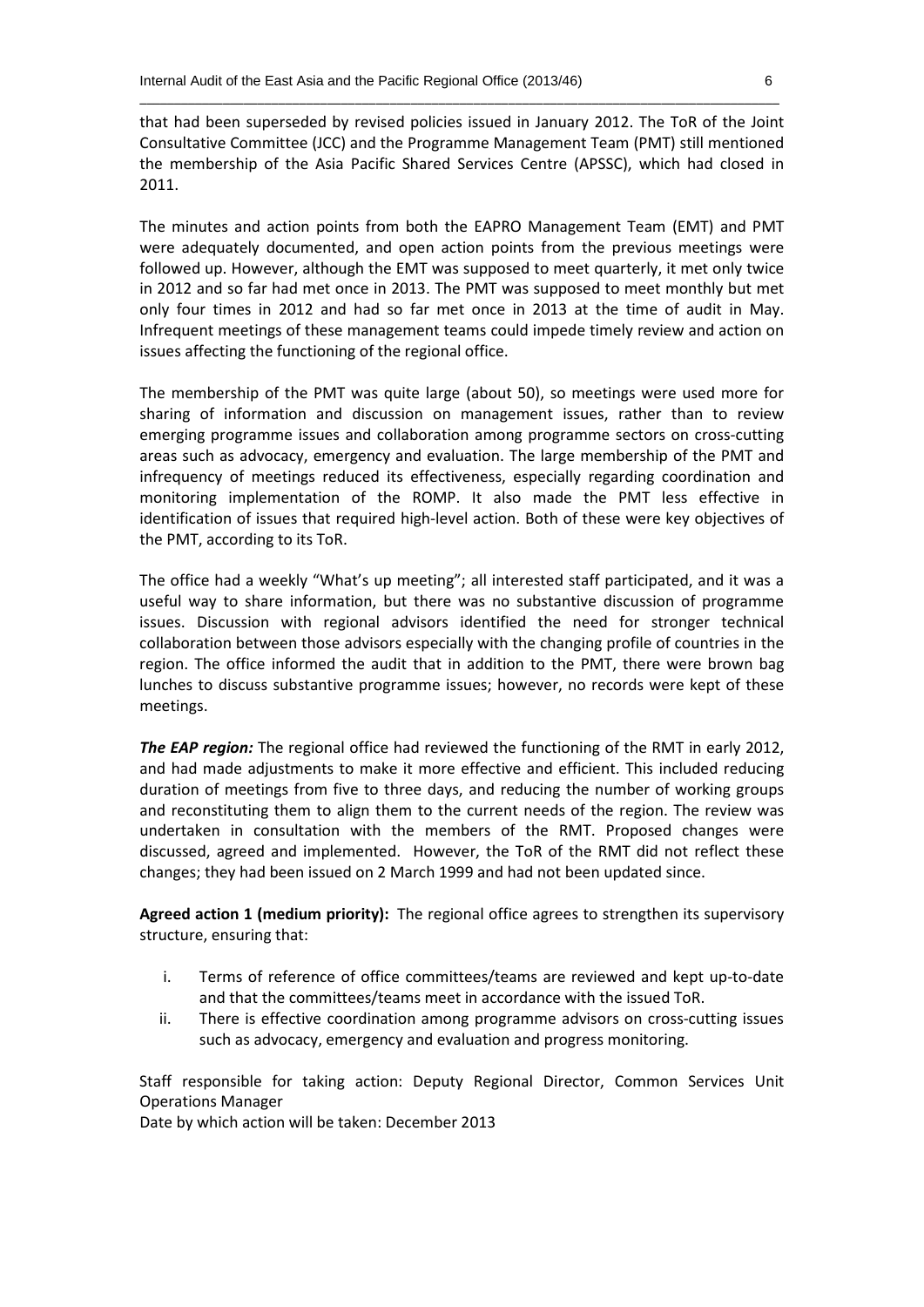#### Staffing structure

The regional office used the 1998 Board document on the accountabilities of the regional office to broadly define its accountabilities, and had used that document as reference in developing its regional office management plan (ROMP).

\_\_\_\_\_\_\_\_\_\_\_\_\_\_\_\_\_\_\_\_\_\_\_\_\_\_\_\_\_\_\_\_\_\_\_\_\_\_\_\_\_\_\_\_\_\_\_\_\_\_\_\_\_\_\_\_\_\_\_\_\_\_\_\_\_\_\_\_\_\_\_\_\_\_\_\_\_\_\_\_\_\_\_\_\_\_\_\_\_\_\_\_

The regional office had analysed gaps in staffing capacity as part of development of the 2012-2013 ROMP, and kept its picture of staffing needs up to date so that opportunities could be pursued to meet them. There had been a learning needs assessment with each section in the second quarter of 2012, to understand their needs and the capacities required for their expected key results. The results of these assessments were then consolidated as an office learning plan for 2012-2013. Based on that plan, two main activities were held between November 2012 and March 2013.

However, there were serious gaps in the staffing structure related to emergency management, due to funding constraints. This was critical, as the Asia-Pacific region as a whole is disaster-prone. There were also gaps in the thematic areas in programme guidance, management and oversight. For example, the L4 Emergency Specialist post had remained vacant for over a year; and apart from the L4 Emergency WASH post, none of the UNICEF Cluster Lead posts (Nutrition, Education, Child Protection) were funded. There were also gaps in staffing the Evaluation, Child Protection, Programme Planning, and Social Policy Sections – and in the Supply area, where due to lack of regional office capacity, responsibilities had been shifted to the Supply Division in Copenhagen.

As almost all countries in the region moved to middle-income status, the programme approach for these countries had changed significantly to focus more on upstream work. The technical support needed by country offices in the region was therefore also changing. The regional office had started to take action on this. For example, it recognized a need to rethink communication, putting more emphasis on advocacy work that required different messaging skills.

In the absence of resources for Communication for Development (C4D), the Regional Chief of Communication was made responsible for C4D in addition to his regular communication function. With the changing profile of EAP country offices, the increasing significance of advocacy in the upstream work of EAP country offices, and the difficulty of raising funds for work in middle-income countries, the responsibility for advocacy and resource mobilization was also assigned to this post. According to the Regional Chief of Communication, capacity in the area of C4D, advocacy and resource mobilization was still limited, and the staff had planned to attend learning opportunities in these areas. However, this capacity gap had not been addressed due to lack of funding, risking inability to deliver high-quality output in these important areas.

The regional office had proposed some actions in its ROMP for 2014-2017 to address the gaps and these had been reviewed by the 2013 PBR. However, resources were still not adequate to address all the gaps.

**Agreed action 2 (medium priority):** The regional office agrees to work with headquarters, and with country offices within the region, to address the gaps in its staffing capacity that could reduce its effectiveness and efficiency in meeting its accountabilities. In so doing, it will take account of what was already planned in the proposed regional office management plan for 2014-2017.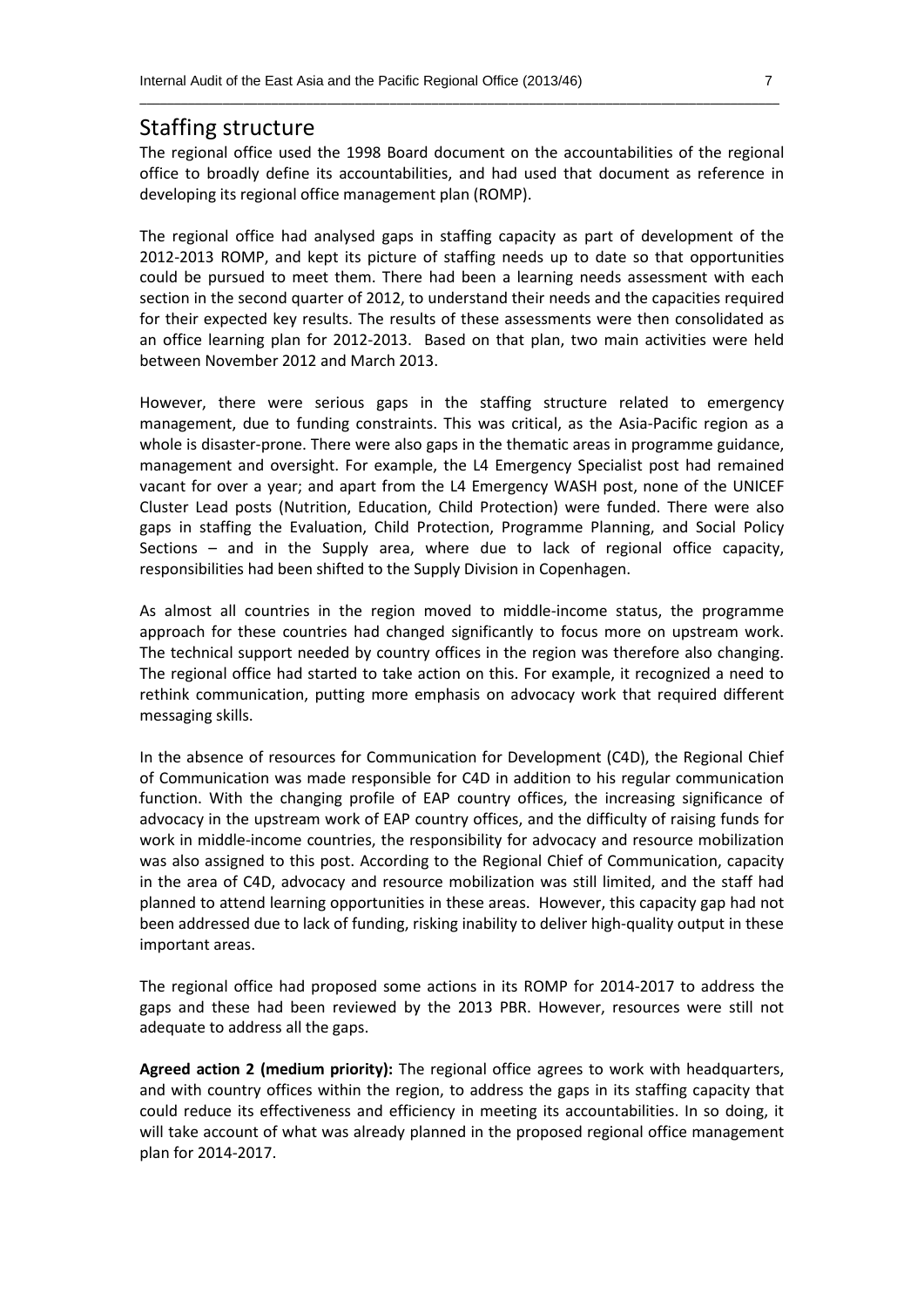Staff responsible for taking action: Regional Director and Deputy Regional Director Date by which action will be taken: April 2014

#### Management plans

Offices are expected to draw up annual management plans (AMPs) that set out their main strategic priorities, ensuring that their human, material and financial resources remain focused on the planned strategic results for children. EAPRO's was the 2012-2013 ROMP; however, besides developing its own plan, a regional office is expected to review the AMPs of the country offices in its region. The audit noted the following.

\_\_\_\_\_\_\_\_\_\_\_\_\_\_\_\_\_\_\_\_\_\_\_\_\_\_\_\_\_\_\_\_\_\_\_\_\_\_\_\_\_\_\_\_\_\_\_\_\_\_\_\_\_\_\_\_\_\_\_\_\_\_\_\_\_\_\_\_\_\_\_\_\_\_\_\_\_\_\_\_\_\_\_\_\_\_\_\_\_\_\_\_

**The ROMP:** The regional office's priorities were set out in its ROMP as high-level strategic results to be achieved. They included:

- Supporting country offices in alignment of country programmes with national priorities and development of national capacity through technical support and South-South Cooperation.
- Evidence-informed advocacy using a Regional Advocacy Strategic Framework that focuses on equity.
- Strategic engagement with partners (e.g. Asian Development Bank, Association of Southeast Asian Nations, and Secretariat of the Pacific Community, and through UN Coherence).
- Mainstreaming knowledge management and strengthening the evaluation function to ensure it contributes to the generation of evidence and lessons on the effectiveness of policies, programmes and initiatives that contribute to the equity agenda.
- Given that no funds will be available for a C4D Regional Advisor, strengthening of C4D through establishment of a cross-sectoral C4D group, including efforts to liaise between country offices and headquarters regarding C4D issues on which expertise was not available at the regional office.

However, these high-level strategic results were not defined in a way that would assist monitoring and measurement of their achievement. Also, although the office indicated that these priorities were monitored by the PMT, systematic monitoring was not apparent from the minutes of the PMT meetings. No indicators related to the high-level strategic results were defined or monitored by either the EMT or the PMT.

*The AMPs:* According to the Programme Policy and Procedures Manual (PPPM), the AMP is one of the main documents that guide the management of UNICEF support to a country. The Country Representative is accountable for the preparation or updating of the AMP and it should be a key assignment in their Performance Evaluation Report (PER) for the year. As part of the oversight function of the Regional Office, the Regional Director can review country-office performance based on the programme management indicators set out in the AMP.

However, in 2012 EAPRO did not systematically secure/receive the AMPs of country offices in the region. According to the office, this was due to the VISION rollout and competing priorities in the first quarter of the year. Only six country offices submitted their 2012 AMPs. In early 2013, the regional office reminded the country offices to send their 2013 AMPs but at the time of the audit in May, only nine of the 14 country offices in the region had done so.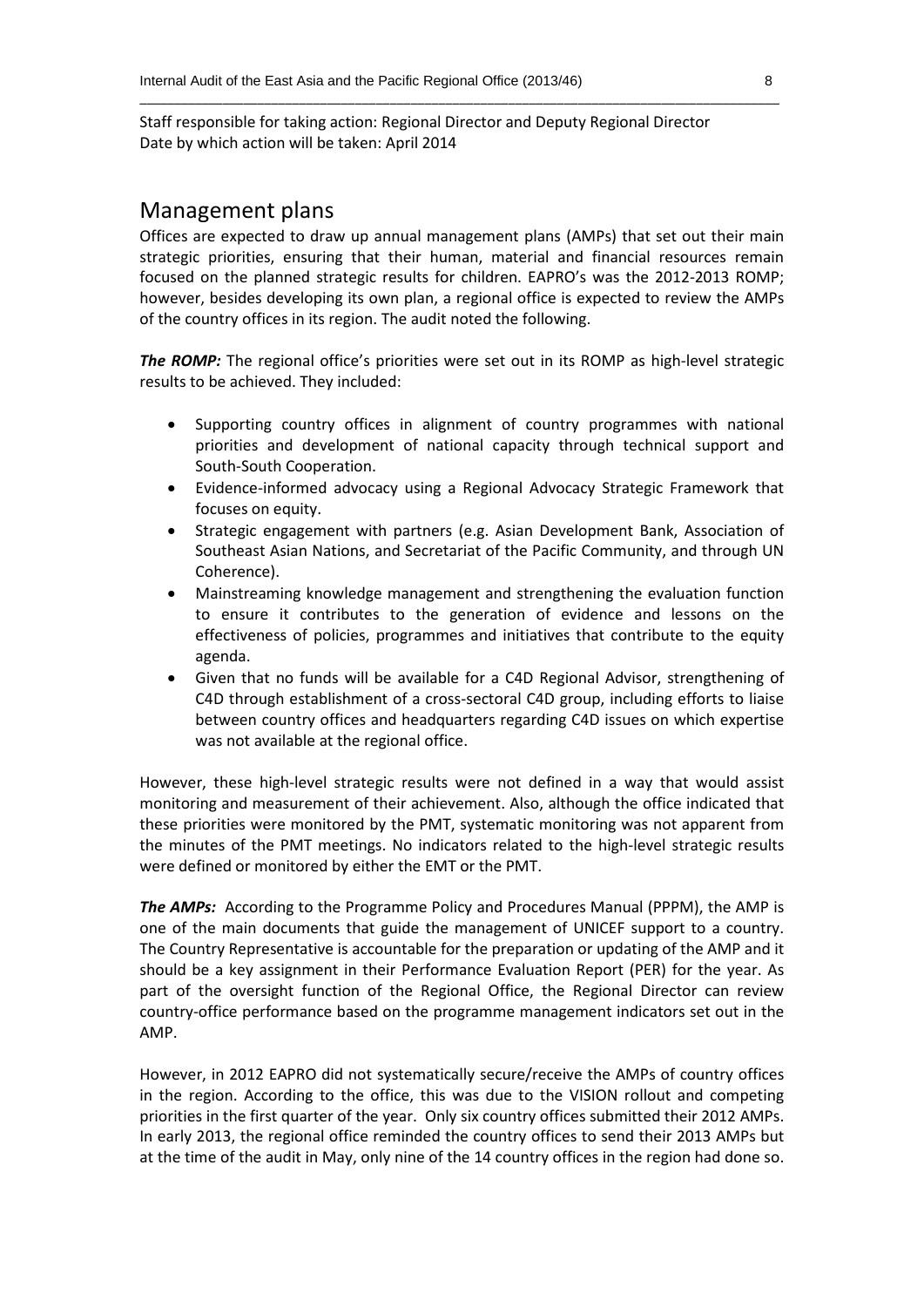Moreover the 2012 PERs of Country Representatives did not clearly indicate their accountability for preparation and updating of the AMP.

\_\_\_\_\_\_\_\_\_\_\_\_\_\_\_\_\_\_\_\_\_\_\_\_\_\_\_\_\_\_\_\_\_\_\_\_\_\_\_\_\_\_\_\_\_\_\_\_\_\_\_\_\_\_\_\_\_\_\_\_\_\_\_\_\_\_\_\_\_\_\_\_\_\_\_\_\_\_\_\_\_\_\_\_\_\_\_\_\_\_\_\_

**Agreed action 3 (medium priority):** The regional office agrees to:

- i. Clearly define the high-level strategic results (including indicators and targets) that will be monitored regularly by its oversight committees in order to maintain awareness of progress and allow timely action to address bottlenecks.
- ii. Ensure that the relevant oversight committee of the regional office regularly reviews performance against indicators and targets for the high-level strategic results.
- iii. Monitor timely completion and submission of the annual management plan of country offices in the region, and agree on how they can be used strategically to strengthen the oversight function of the regional office – especially with respect to defining and monitoring key priority results of country offices in the region.
- iv. Ensure that the accountability of Country Representatives in the region for development and updating of their office's annual management plan is documented in their performance evaluation report, and actual performance assessed accordingly.

Staff responsible for taking action: Deputy Regional Director and the Regional Operations Chief

Date by which action will be taken: June 2014

#### Performance management

Overall management of performance of EAP country offices was routinely monitored on a quarterly basis against RMT agreed benchmarks, using seven key performance indicators (KPIs). However, there were areas for improvement in measuring performance at the regional office itself.

The regional office had two principal ways of measuring performance: the office-wide performance review against the ROMP, which was done twice a year; and measurement of individual performance through the PER/PAS system. Over the years, the office had made efforts to strengthen its process of measuring performance. It conducted mid-year and annual reviews of progress towards the planned results in the ROMP. However, this did not include progress against the targets for each indicator, because the focus of the review was on qualitative assessment. The office could therefore not determine what progress was being made towards accomplishing the results.

There were 99 indicators defined in the 2012-2013 ROMP and baselines and targets for 2013 were defined for each indicator. However, some of the indicators did not really assist measurement of the planned results. For example, intermediate result (IR) 1 on *Governance and systems* stated that "*The* [regional office] *provides effective oversight and guidance to country programmes and regional activities in EAP, including guidance on how to advance the equity agenda, assurance of the functioning of oversight, information and communication systems and implementation of change processes."* The IR had 12 indicators, but none of them would allow the regional office to measure its provision of effective oversight and guidance on how to advance the equity agenda.

The relevant UNICEF programme guidance states that "although many indicators can usually be established for each result, it is important to select a limited number of key indicators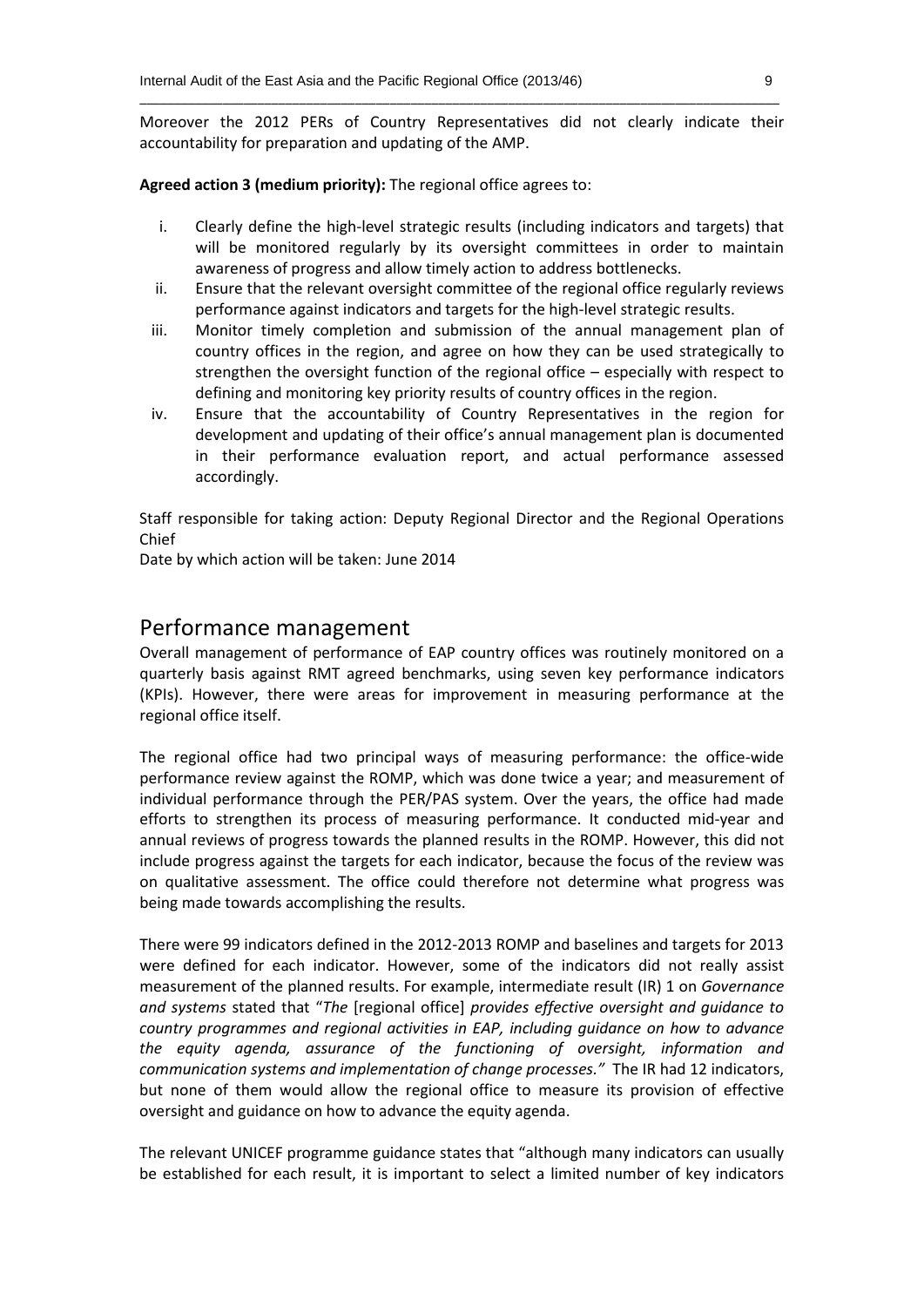that will best demonstrate the desired change." Furthermore, it notes that a "narrow list of indicators is more likely to be followed."

\_\_\_\_\_\_\_\_\_\_\_\_\_\_\_\_\_\_\_\_\_\_\_\_\_\_\_\_\_\_\_\_\_\_\_\_\_\_\_\_\_\_\_\_\_\_\_\_\_\_\_\_\_\_\_\_\_\_\_\_\_\_\_\_\_\_\_\_\_\_\_\_\_\_\_\_\_\_\_\_\_\_\_\_\_\_\_\_\_\_\_\_

**Agreed action 4 (medium priority):** The regional office agrees to:

- i. Strengthen the mid-year and annual reviews of progress in achieving the planned results as defined in the ROMP by including a review of progress against the targets for each indicator.
- ii. Strengthen the quality assurance process in the identification of indicators, baselines and targets, ensuring that they assist the measurement of progress towards the planned results.

Staff responsible for taking action: Regional Director, regional Chief of Programme/Planning and Section Chiefs

Date by which action will be taken: July 2014

### Delegation of authority

The regional director approved the delegation of roles/authorities in VISION using the format of the table of authority (ToA) prescribed by headquarters. In accordance with UNICEF's internal control policy, staff were formally notified of the roles/authorities assigned to them and required to acknowledge their awareness of the responsibilities and accountabilities associated with exercising these financial authorities.

At the time of audit in May 2013, however, two staff members had not acknowledged their delegated authorities, while three had not been issued the letter of notification, although they had delegated authorities recorded in VISION. There were also inconsistencies between the roles/authorities delegated in the approved ToA and those recorded in VISION. Fourteen staff were assigned roles/authorities in VISION that had not been delegated to them in the ToA approved by the Regional Director.

In order to streamline transaction processing in VISION, the office centralised selected roles in VISION to specific staff. For example, the authorising function in VISION had been centralised to the Deputy Regional Director. However, 10 other staff still had authorising roles recorded in VISION (mostly regional advisers). Regional advisors informed the audit that they performed financial controls manually outside of VISION and their use of VISION was limited to application and approval of leave requests of staff who reported to them. Regional advisors were given access to VISION (and software licences were paid) with roles of authorising, paying officer and receiving officer, although they did not perform these roles.

The authorities delegated to staff with respect to financial controls exercised outside of VISION were not included in the ToA and in the individual delegation letters. The office did not clearly define the accountabilities of the staff performing the manual processes who were the true staff accountable for processing the transactions.

**Agreed action 5 (medium priority):** The regional office agrees to :

i. Ensure that roles/authorities recorded in VISION are consistent with the table of authority approved by the head of office. This office will, as necessary, update the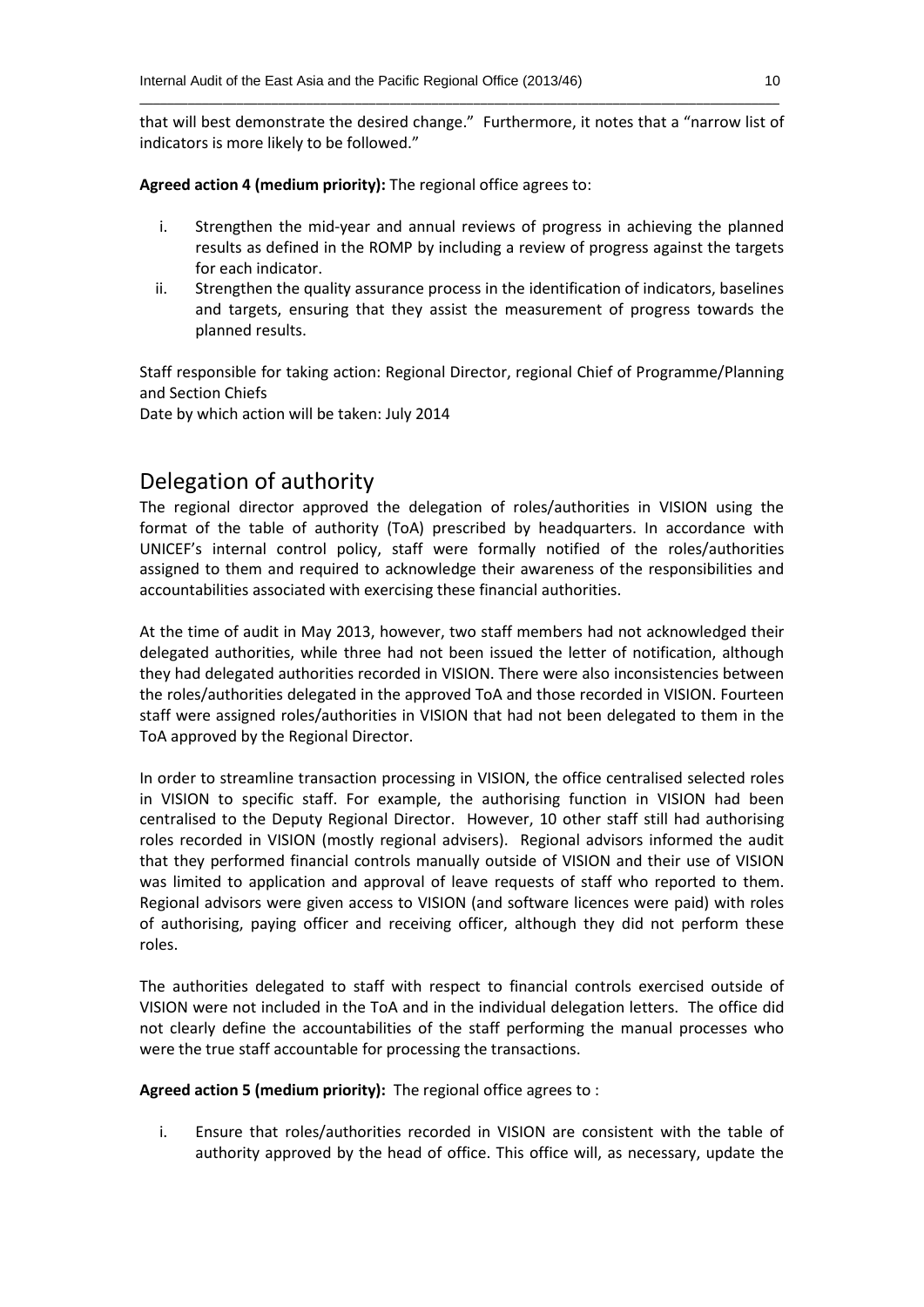table of authority first and have it approved by the head of office before introducing any changes in the VISION roles/delegated authorities.

ii. Ensure that the table of authority approved by the head of office includes manual processes, and differentiates between the accountabilities of the staff performing the manual process and those performing the controls in VISION.

\_\_\_\_\_\_\_\_\_\_\_\_\_\_\_\_\_\_\_\_\_\_\_\_\_\_\_\_\_\_\_\_\_\_\_\_\_\_\_\_\_\_\_\_\_\_\_\_\_\_\_\_\_\_\_\_\_\_\_\_\_\_\_\_\_\_\_\_\_\_\_\_\_\_\_\_\_\_\_\_\_\_\_\_\_\_\_\_\_\_\_\_

- iii. Review the need to provide access to VISION and pay the system's licence simply to allow staff to apply and approve leave requests.
- iv. Require all staff who are delegated roles and authorities, whether manual or in VISION, to acknowledge their awareness of the responsibilities and accountabilities associated with exercising the financial authorities assigned to them.

Staff responsible for taking action: CSU Operations Manager

Date by which action will be taken: Office has indicated that the action has already been completed. However, the actions have not been validated by OIAI.

#### Governance area: Conclusion

Based on the audit work performed, OIAI concluded that, subject to implementation of the agreed action described, the controls and processes over the Governance area, as defined above, were generally established and functioning during the period under audit.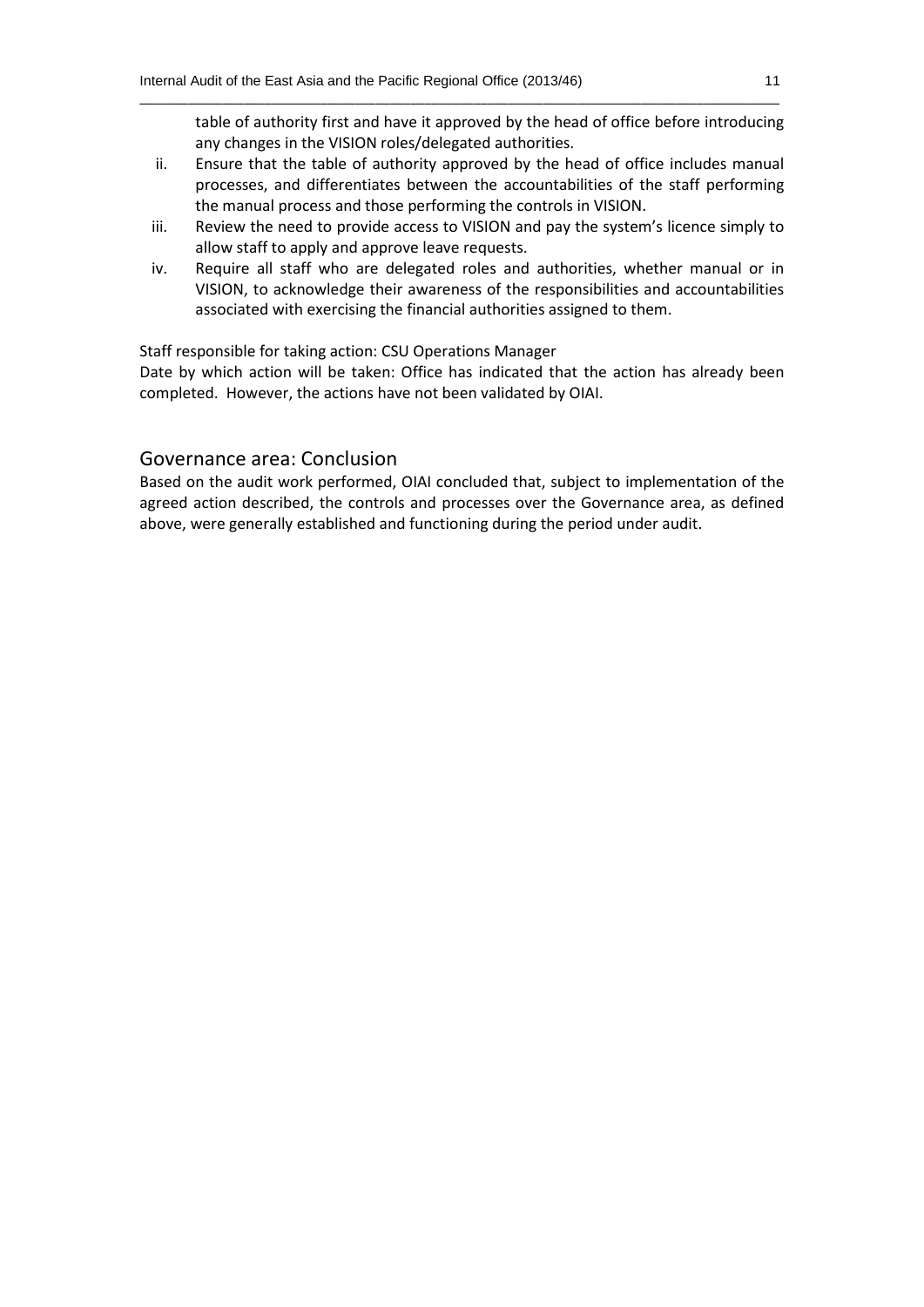### 2 Programme management

In this area, the audit reviews the management of the inter-regional programme and how the regional office provide guidance, support, oversight and coordination of country offices within the region in managing their approved country programme. The scope of the audit in this area includes the following:

\_\_\_\_\_\_\_\_\_\_\_\_\_\_\_\_\_\_\_\_\_\_\_\_\_\_\_\_\_\_\_\_\_\_\_\_\_\_\_\_\_\_\_\_\_\_\_\_\_\_\_\_\_\_\_\_\_\_\_\_\_\_\_\_\_\_\_\_\_\_\_\_\_\_\_\_\_\_\_\_\_\_\_\_\_\_\_\_\_\_\_\_

- **Resource mobilization and management**. This refers to all efforts to obtain resources for the implementation of the inter-regional programme, including fundraising and management of contributions.
- **Planning**. The use of adequate data in programme design, and clear definition of results to be achieved, which should be specific, measurable, achievable, realistic and timebound (SMART); planning resource needs; and forming and managing partnerships with Government, NGOs and other partners.
- **Support to implementation**. This covers provision of technical, material or financial inputs, whether to governments, implementing partners, communities or families. It includes activities such as supply and cash transfers to partners.
- **Monitoring of implementation**. This include the extent to which inputs are provided, work schedules are kept to, and planned outputs achieved, so that any deficiencies can be detected and dealt with promptly.
- **Reporting.** Offices should report achievements and the use of resources against objectives or expected results. This covers annual and donor reporting, plus any specific reporting obligations an office might have.
- **Evaluation**. The office should assess the ultimate outcome and impact of programme interventions and identify lessons learned.

All the areas above were covered in this audit.

#### Satisfactory key controls

The audit found that controls were functioning well over a number of areas including (but not necessarily limited to) the following:

The regional office made adequate efforts to strengthen programme monitoring in the countries within the region. It had also prepared sets of briefing materials on how to integrate an equity focus in the Annual Review and Planning process and the Results Assessment Module. It had made regional support missions to support country offices on monitoring equity-focused results.

The regional office reviewed the highlights and challenges arising from each country office's country office annual report and provided feedback to country offices. The Regional Director maintained overall oversight and monitored progress in advancing regional priorities and global commitments.

#### Resource mobilization

The EAP countries had become less and less attractive to donors, having mostly now been classified by the World Bank as middle-income countries. The regional office contributed to the resource-mobilization strategies of EAP country offices, and had developed a strategy for resource mobilization for the region from a major donor in collaboration with headquarters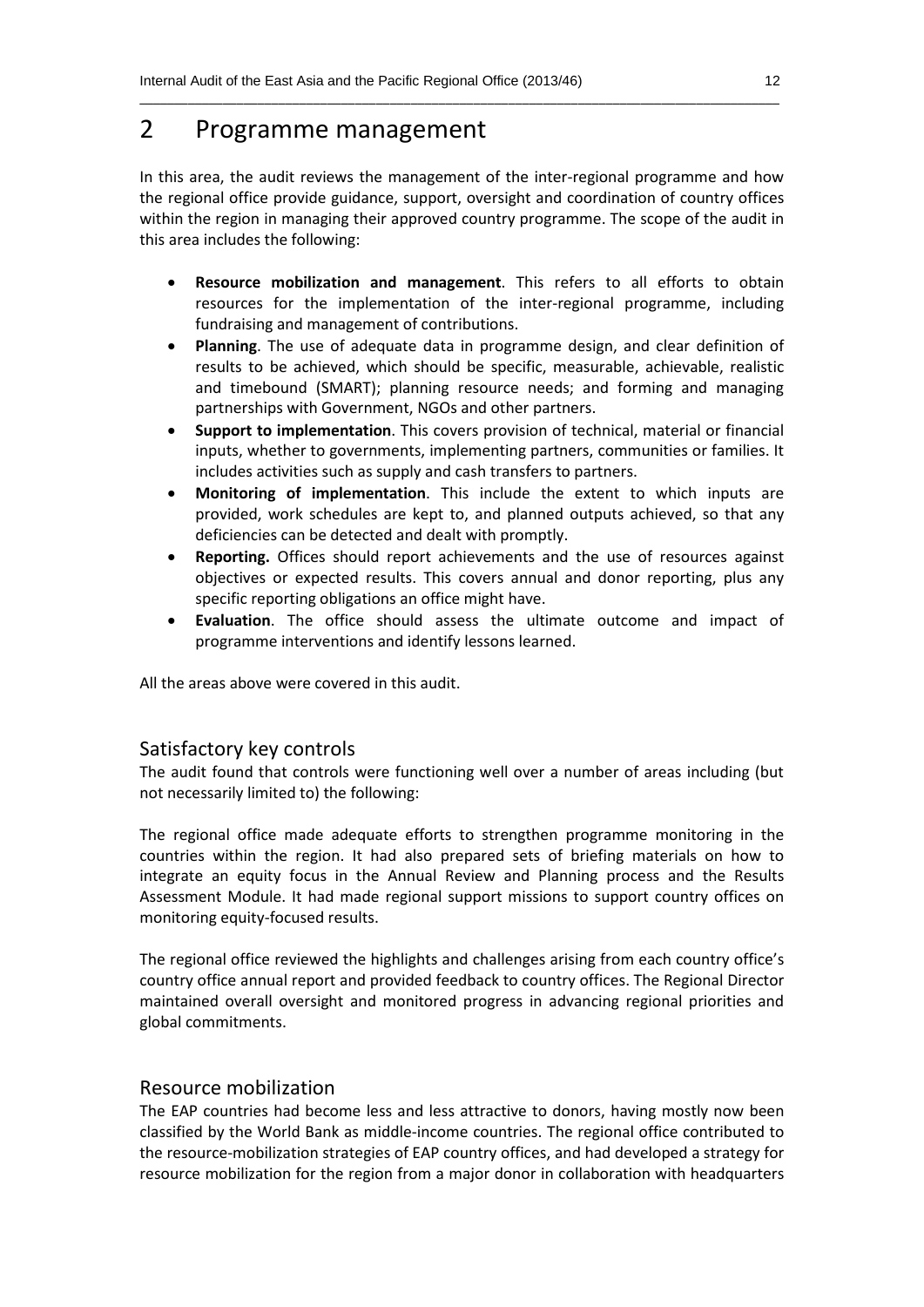and country offices. The regional office had also established a Regional Thematic Fund and had proposed opening an office in Singapore for resource mobilization. Likewise, resource mobilization for country offices was supported directly by the regional office through visits by the Regional Director to key donors and briefings to visiting delegations.

\_\_\_\_\_\_\_\_\_\_\_\_\_\_\_\_\_\_\_\_\_\_\_\_\_\_\_\_\_\_\_\_\_\_\_\_\_\_\_\_\_\_\_\_\_\_\_\_\_\_\_\_\_\_\_\_\_\_\_\_\_\_\_\_\_\_\_\_\_\_\_\_\_\_\_\_\_\_\_\_\_\_\_\_\_\_\_\_\_\_\_\_

However, resource mobilization for regional office activities could have been improved. The approved budget of the EAPRO's 2012-2013 ROMP was US\$ 66.5 million, of which US\$ 50 million (75 percent) was for other resources (OR). The OR component will fund activities related to the Medium Term Strategic Plan (MTSP) focus areas that need a regional overview and strategic and technical support to country offices.

As of April 2013, only 58 percent of the approved OR ceiling for 2012-2013 had been funded. The regional office had not developed a resource mobilization strategy/plan and had not defined accountabilities for mobilizing resources for its planned activities. Interviews with regional advisors indicated that each one was engaged in raising funds for their planned programme activities and for posts in their section that were to be funded from OR. Substantial amounts of the regional advisors' time was devoted to looking for funds to support their activities. In some cases, the advisors targeted the same donor for fundraising.

**Agreed action 6 (medium priority):** The regional office agrees to develop a resource mobilization strategy/plan for the regional office which sets specific resource mobilization targets for a specific period, outlining how, where, when and with whom resource mobilization activities will be undertaken. The relevant responsibilities among staff in the regional office should be clearly defined.

Staff responsible for taking action: Deputy Regional Director Date by which action will be taken: March 2014

#### Support to private sector fund-raising (PSFR) in EAP countries

Six of the 14 EAP country offices were engaged in PSFR. Two of these were already selfsupporting – meaning they were able to fully fund their approved country programme and the office's PSFR operations. The regional office provided regular support to these offices through the Private Fundraising and Partnerships Regional Support Centre (PFP-RSC). The regional support centre led the identification and selection of service providers to support face-to-face fundraising in four of these six countries. This led to the issue of two multi-year regional contracts with a total value of US\$ 22.2 million, one covering services related to face-to-face donor recruitment, and the other management of the related transactions involving collection of contribution, database maintenance and donor-retention services.

However, although competitive bids were launched, the response rate was poor, with only one qualified bidder each for these two services. These two were sister companies based in Malaysia that also provided services to other organizations who were competing with UNICEF for funding. The regional office was aware of the risk of not having an alternative contractor to provide the required services, as a break in, or loss of, the service would mean loss of PSFR income needed to implement the approved country programme of the countries involved. At least two of the four country offices had started to encourage business entrepreneurs in their country to engage in similar services in order to create competition.

**Agreed action 7 (medium priority):** The regional office agrees to, in coordination with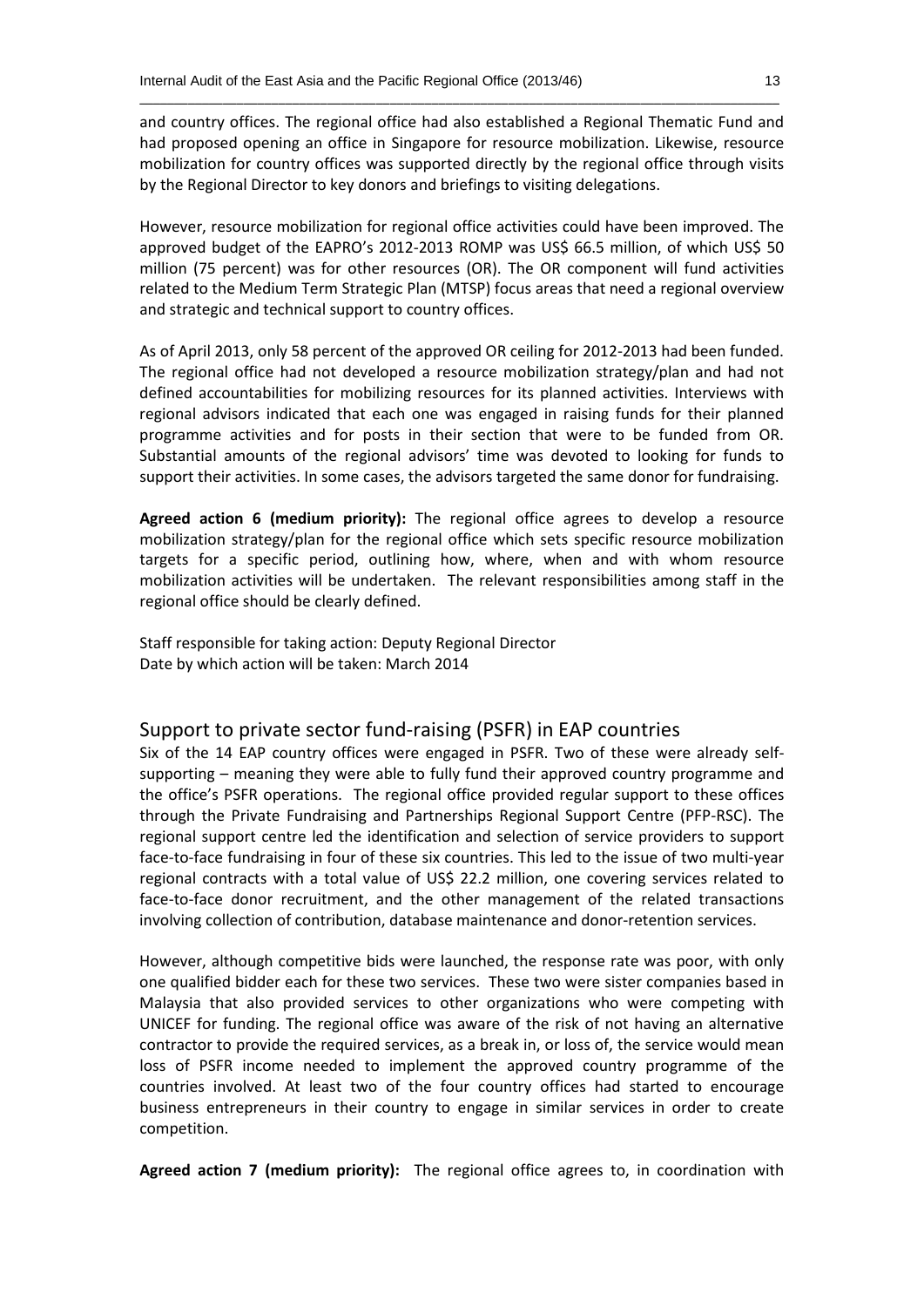offices engaged in Face-to-Face private sector fund-raising, develop a strategy/plan on how to address the risk of relying on a sole contractor for providing basic services for donor recruitment and for the management of the related transactions.

\_\_\_\_\_\_\_\_\_\_\_\_\_\_\_\_\_\_\_\_\_\_\_\_\_\_\_\_\_\_\_\_\_\_\_\_\_\_\_\_\_\_\_\_\_\_\_\_\_\_\_\_\_\_\_\_\_\_\_\_\_\_\_\_\_\_\_\_\_\_\_\_\_\_\_\_\_\_\_\_\_\_\_\_\_\_\_\_\_\_\_\_

Staff responsible for taking action: Regional Chief of PFP/Regional Fundraising Specialist Date by which action will be taken: May 2014

#### Harmonized Approach to Cash Transfers (HACT)

Country offices are required to implement the Harmonized Approach to Cash Transfers (HACT) for cash transfers to implementing partners. HACT is also required for UNDP, UNFPA and WFP<sup>4</sup> in all programme countries. HACT exchanges a system of rigid controls for a riskmanagement approach, reducing transaction costs by simplifying rules and procedures, strengthening partners' capacities and helping to manage risks. HACT includes risk assessments – a macro-assessment of the country's financial management system, and micro-assessments of the individual implementing partners (both Government entities and NGOs). HACT also includes assurance activities, which include spot checks of partner implementation, programmatic monitoring, audits of partners receiving a certain level of funds, and (where required) special audits. The risk assessments and assurance activities are supposed to be carried out in cooperation with the three other UN agencies that have also adopted HACT.

Total expenses on cash transfers to implementing partners by EAP country offices in 2012 were US\$ 71 million and outstanding cash transfer advances at year-end were US\$ 23.7 million, of which US\$ 5 million had been outstanding for between six and nine months.

Seven country offices in EAP had started new country programmes in 2012 and, according to the guidance on HACT, should have conducted new macro- and micro-assessments and planning for assurance activities. However, there was no clear information on the progress of implementation of HACT in the region. The regional office informed the audit that the 2010 RMT had agreed to stop regular monitoring of HACT implementation, because it had ceased to make progress. The RMT indicated that the problem was weak inter-agency collaboration, which was beyond the control of the regional and country offices. The regional office indicated that its position was that HACT implementation was a global issue that needed to be addressed globally at headquarters level, as all regions are affected and the major bottleneck concerns inter-agency decision-making for jointly agreed courses of action. Meanwhile, the main action of the regional office with respect to HACT was to monitor the status of long outstanding cash transfer advances.

However, a lack of cooperation from other agencies, while clearly not helpful, is not grounds for non-implementation of HACT. An October 2012 memo from UNICEF's Deputy Executive Directors for Programme and for Management set out the actions required at country, regional and headquarters level in order to strengthen implementation of HACT in country offices. Country offices with significant throughput and cash-transfer risks should have accountabilities and processes to address the planning, implementation and monitoring of assurance activities; these should be part of their country programme management plan (CPMP)<sup>5</sup> submission, and they should update their AMPs accordingly. The October 2012

-

<sup>4</sup> UN Development Programme, UN Population Fund, World Food Programme.

<sup>&</sup>lt;sup>5</sup> When preparing a new country programme, country offices prepare a CPMP to describe, and help budget for, the human and financial resources that they expect will be needed.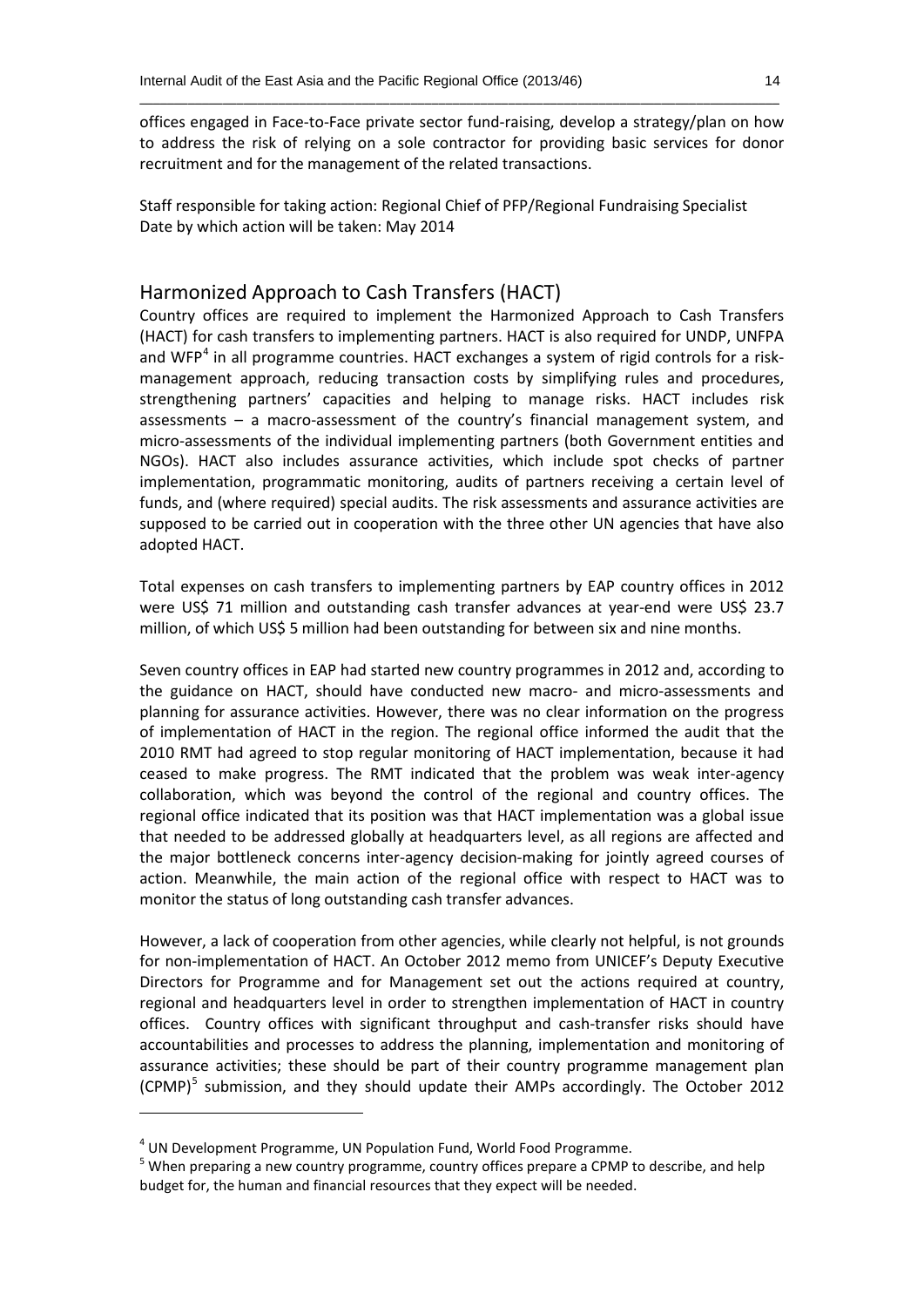memo stated that the Regional Director is accountable for seeing that the PBR ensures that this is the case. The memo also states that the Regional Director is accountable for supporting field office actions as required, with monthly reports of progress and challenges.

\_\_\_\_\_\_\_\_\_\_\_\_\_\_\_\_\_\_\_\_\_\_\_\_\_\_\_\_\_\_\_\_\_\_\_\_\_\_\_\_\_\_\_\_\_\_\_\_\_\_\_\_\_\_\_\_\_\_\_\_\_\_\_\_\_\_\_\_\_\_\_\_\_\_\_\_\_\_\_\_\_\_\_\_\_\_\_\_\_\_\_\_

The regional office had not taken action on the requirements of the Deputy Executive Directors' memo, but had recently reminded EAP offices to record in VISION the assurance activities conducted and the related risk rating assigned to their partners, as the memo required. In the audit of country offices in the region in 2012-2013, major weaknesses were noted in the management of cash transfers to implementing partners. Common observations concerned delay in conducting micro-assessments, lack of an assurance plan and weak/non-implementation of assurance activities.

**Agreed action 8 (high priority):** The regional office agrees to strengthen its monitoring and support to the implementation of the Harmonized Approach to Cash Transfers to implementing partners throughout the region. Special focus should be given on monitoring and following up to ensure that country offices in the region conduct the required assurance activities pertaining to their implementing partners, in order to obtain assurance that cash transfer payments to their implementing partners are used effectively and efficiently for agreed programme activities.

Staff responsible for taking action: Regional Chief of Operations Date by which action will be taken: June 2014

#### Studies, surveys, reviews and evaluations

The audit reviewed both the regional office's planning and implementation of evaluation activities, and its oversight of those in country offices in the region.

*The regional office:* To implement its accountabilities, the regional office conducted research, studies, surveys, reviews and evaluations. During 2012, the regional office conducted at least 35 such activities. However, there was no consolidated planning process for such activities within the regional office. This would have assisted quality assurance, as well as possible consolidation of inter-related activities. It would also have enabled advance planning of needs for external service providers to undertake these activities.

The regional office informed the audit that it did not normally develop an integrated monitoring and evaluation plan (IMEP) for studies and evaluations that it led itself, because it did not have programmes; the office stated that that regional advisors were responsible for developing and managing research and studies, surveys, monitoring systems and evaluations linked to key results and core indicators, as identified in their annual workplans. The regional office also stated that this information was normally maintained within section annual workplans, which were updated and revised during the mid-year and annual reviews. However, the audit noted that the 35 research, studies, surveys, reviews and evaluations conducted by the regional office could not be easily traced in the workplans of the respective programme sections. There was no clearly defined procedure within the regional office on the quality assurance process for these activities.

**The EAP region:** In EAPRO, the responsibility for maintaining oversight of the multi-year and annual/rolling integrated monitoring and evaluation plans (IMEPs) of country offices within the region was shared between the Regional Advisor, Evaluation and the Regional Chief of Programme and Planning. The former was responsible for the evaluation activities while the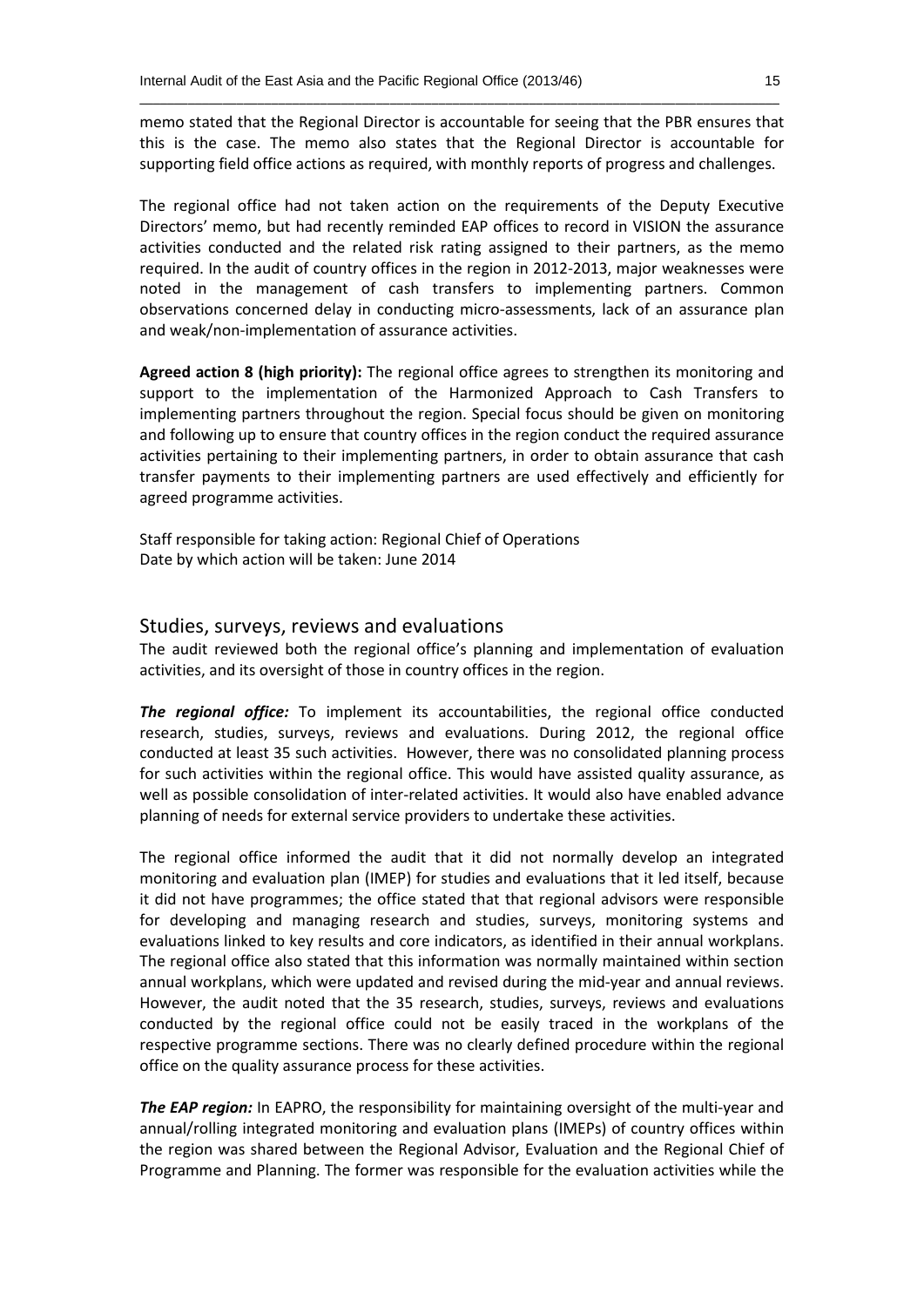latter was responsible for the rest of the IMEP activities and overall review of the IMEPs. The regional office supported the establishment of internal quality assurance systems, quality assurance of the ToR and and reports of major evaluations, and active participation in evaluation reference groups for country offices within the region.

\_\_\_\_\_\_\_\_\_\_\_\_\_\_\_\_\_\_\_\_\_\_\_\_\_\_\_\_\_\_\_\_\_\_\_\_\_\_\_\_\_\_\_\_\_\_\_\_\_\_\_\_\_\_\_\_\_\_\_\_\_\_\_\_\_\_\_\_\_\_\_\_\_\_\_\_\_\_\_\_\_\_\_\_\_\_\_\_\_\_\_\_

The regional office monitored preparation of the IMEP by country offices and the submission of the evaluation reports and the related management responses. Headquarters Evaluation Office's assessment of the region's 2011 evaluation reports showed that of the 11 reports submitted, only four were rated "good quality"; four were "almost satisfactory", three were rated "poor quality" and none were rated as "outstanding". The rating for 2012 was not yet available at the time of audit in May 2012.

According to the regional office, the focus in 2012 was on compliance with the reporting process, with the plan to focus on quality starting in 2013. The audit thought this target conservative. The office reported in its 2012-2013 ROMP that the baseline for good-quality evaluation reports from the region was eight percent, and the target was to increase this by 20 percent – which meant that the target for 2013 was only 9.6 percent of evaluation reports rated as "good quality."

The country offices' annual IMEPs was supposed to be reviewed against their five-year IMEPs to ensure consistency with what had been agreed with their respective host governments, and ensure that any changes were justified. The audit noted that at least two offices in the region did not have a five-year IMEP, and there was no reminder from the regional office about this, although preparation of an IMEP for either five years or the duration of the CP is supposed to be mandatory (as is an annual IMEP). The five-year IMEP is important to ensure that there are adequate IMEP activities for the entire programme cycle, and that they are prioritised and planned in agreement with the government partners.

**Agreed action 9 (medium priority):** The regional office agrees to strengthen the management of research, studies, surveys, reviews and evaluations in the regional office by ensuring that:

- i. A consolidated plan of research and studies, surveys, monitoring systems and evaluations to be undertaken by the regional office is developed, and is subjected to a review process to ensure strategic selection and consolidation of inter-related research and studies, surveys, and evaluations.
- ii. Agreed research and studies, surveys, monitoring systems and evaluations are clearly reflected in the regional office sections' workplans.

Staff responsible for taking action: Regional Chief of Programme/Planning and Regional Evaluation Advisor

Date by which action will be taken: February 2014

**Agreed action 10 (medium priority):** The regional office agrees to:

- i. Monitor the completion of the five-year (or programme cycle) integrated monitoring and evaluation plans of country offices, and review annual plans for consistency with them.
- ii. Review and implement its plan to focus more on the quality of country offices' evaluation reports, ensuring that its target is more ambitious in increasing the percentage of evaluation reports in the region that are rated "good quality" and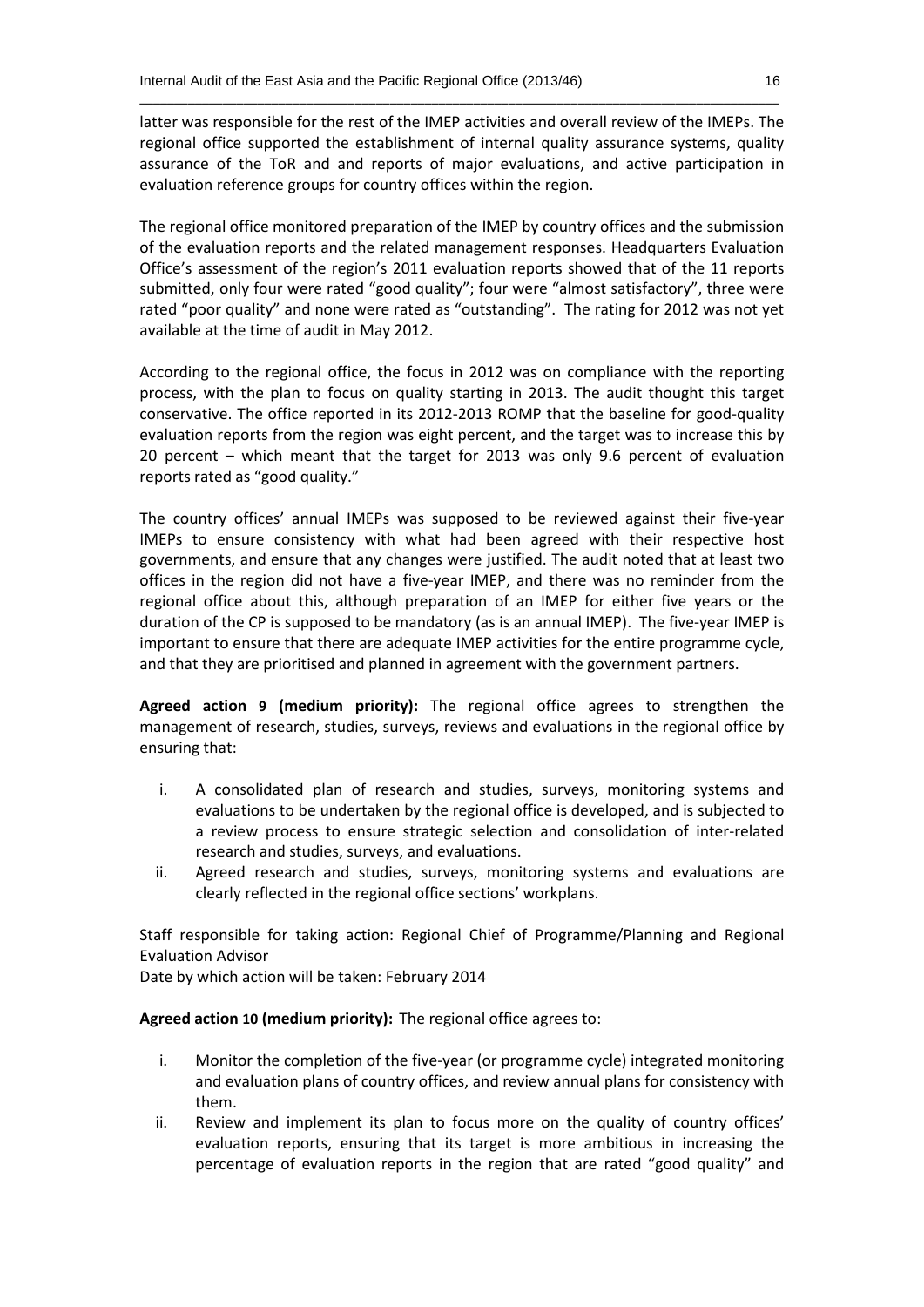"outstanding".

Staff responsible for taking action: Regional Evaluation Advisor Date by which action will be taken: February 2014

#### Reporting on results

Regional offices are required to submit an annual Regional Analysis Report (RAR) to headquarters. The RAR should draw on the country offices' Annual Reports, including the information from the Results Assessment Module (RAM), reports of Annual Programme and Management Reviews, field-trip reports and publications. The RAR should provide an analysis of the results achieved by the regional office during the year, in relation to the annual workplan and the expected results of the ROMP for the biennium.

\_\_\_\_\_\_\_\_\_\_\_\_\_\_\_\_\_\_\_\_\_\_\_\_\_\_\_\_\_\_\_\_\_\_\_\_\_\_\_\_\_\_\_\_\_\_\_\_\_\_\_\_\_\_\_\_\_\_\_\_\_\_\_\_\_\_\_\_\_\_\_\_\_\_\_\_\_\_\_\_\_\_\_\_\_\_\_\_\_\_\_\_

The regional office did not consistently report on the results pertaining to the indicators as defined in its 2012-2013 ROMP. There were inconsistencies between the indicators, baselines and targets reported through the RAM and those in the ROMP. In some cases, the indicators used were completely different, and it was not clear how they would assist measurement of progress towards the planned result. For example, IR 11 for *Child Protection* had three indicators but none of them were recorded in the RAM; instead, four new indicators were recorded, against which the status as of 31 December 2012 was reported. Only one of the four was consistent with the ROMP. Moreover it was not clear how they could be linked to the planned results and strategies defined in the ROMP. For example, it was not clear how one indicator  $-$  the number of countries monitoring the governance of national child protection systems – would demonstrate that the *"Regional office technical support, analytical research and high-level advocacy contribute to strategic management and government leadership for national child protection systems, including justice for children for the reduction of immediate and life-long inequities for children across the EAP region".*

**Agreed action 11 (medium priority):** The office should strengthen the quality assurance of the results reporting within its regional analysis report by ensuring that:

- i. The indicators defined in the regional office management plan are consistent with what is recorded in the results assessment module of VISION, and that any changes are adequately documented and justified.
- ii. The status of achievement against the targets for each indicator as defined in the regional office management plan is reported.
- iii. Reported achievements are clearly described, especially with respect to their attribution to the work of the regional office.

Staff responsible for taking action: Regional Chief of Programme/Planning Date by which action will be taken: January 2014

#### Programme management: Conclusion

Based on the audit work performed, OIAI concluded that, subject to implementation of the agreed actions described, the controls and processes over programme management, as defined above, were generally established and functioning during the period under audit.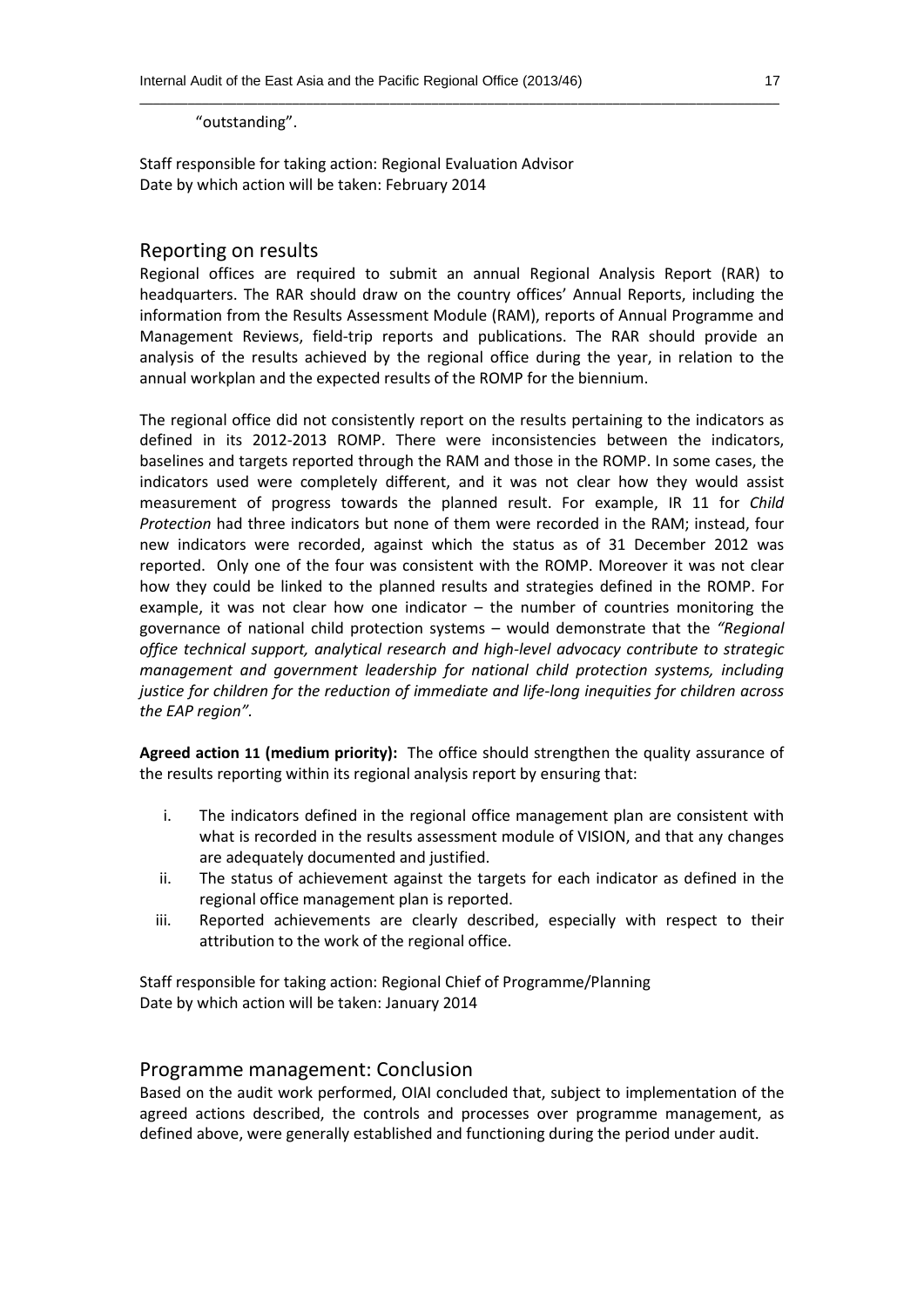# 3 Operations support

In this area the audit reviews the regional office's support processes and how it provides guidance and support to country offices within the region in ensuring that their operations are in accordance with UNICEF Rules and Regulations and policies and procedures. The scope of the audit in this area includes the following*:*

\_\_\_\_\_\_\_\_\_\_\_\_\_\_\_\_\_\_\_\_\_\_\_\_\_\_\_\_\_\_\_\_\_\_\_\_\_\_\_\_\_\_\_\_\_\_\_\_\_\_\_\_\_\_\_\_\_\_\_\_\_\_\_\_\_\_\_\_\_\_\_\_\_\_\_\_\_\_\_\_\_\_\_\_\_\_\_\_\_\_\_\_

- **Financial management**. This covers budgeting, accounting, bank reconciliations and financial reporting.
- **Procurement and contracting.** This includes the full procurement and supply cycle, including bidding and selection processes, contracting, transport and delivery, warehousing, consultants, contractors and payment.
- **Asset management**. This area covers maintenance, recording and use of property, plant and equipment (PPE). This includes large items such as premises and cars, but also smaller but desirable items such as laptops; and covers identification, security, control, maintenance and disposal.
- **Human-resources management.** This includes recruitment, training and staff entitlements and performance evaluation (but not the actual staffing structure, which is considered under the Governance area).
- **Inventory management.** This includes consumables, including programme supplies, and the way they are warehoused and distributed.
- **Information and communication technology (ICT)**. This includes provision of facilities and support, appropriate access and use, security of data and physical equipment, continued availability of systems, and cost-effective delivery of services.

All the areas above were covered in this audit.

#### Satisfactory key controls

The audit found that controls were functioning well in the following areas:

There were adequate procedures in financial management. Reconciliations of the bank statements with the office's VISION records were completed and submitted to headquarters on time in accordance with the prescribed guidance. The status of the budget was regularly monitored to maximise the use of available resources.

There were clear performance indicators for the management of human resources. These indicators were monitored using tracking matrices and reported to management. EAPROs' average recruitment time was 74 days against a global standard of 90 days. The regional human resources officer had drawn up a list of best practices in consulting contracting, and had shared it with all the country offices in the region.

The regional office also had adequate procedures established for managing its plant, property and equipment. The physical count was conducted and reconciled with the VISION records. The property survey board was a combined committee, with members from both EAPRO and the Thailand country office.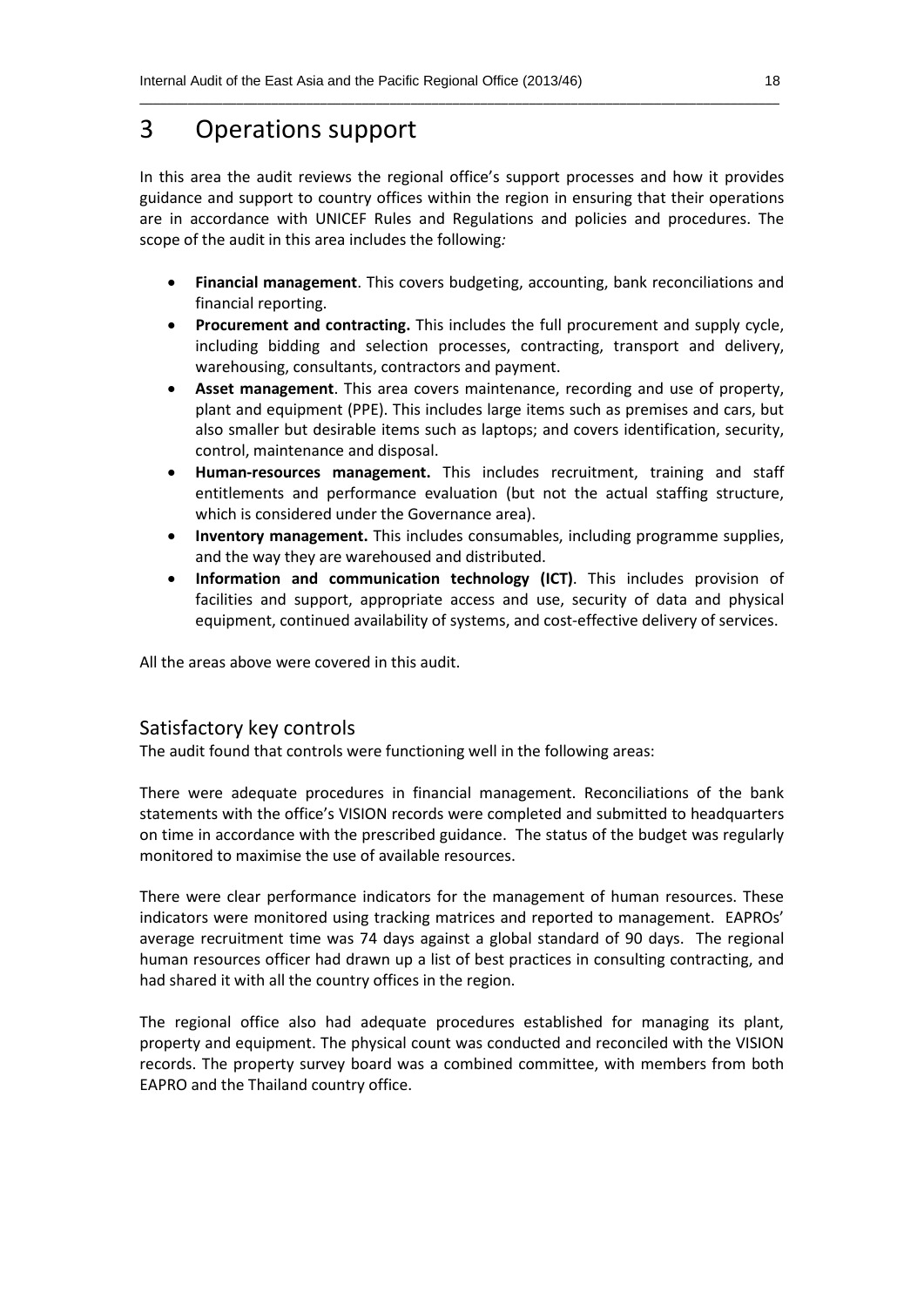#### Procurement of goods and services

The regional office undertook procurement of goods and services, and managed logistics, on behalf of countries within and outside the region through its common services unit (CSU). The CSU supply unit had limited resources, but used teamwork to meet the expectations and needs of the offices. During 2012, the unit procured goods worth US\$ 5 million, US\$ 4.95 million of which (98 percent) was on behalf of country offices, with 89 percent or US\$4.4 million for the Myanmar country office. The unit also performed price verification for other country offices that wanted price comparison as a basis for deciding whether to go for local or offshore procurement. Between January 2012 and April 2013, the supply unit also managed institutional contracts worth US\$ 2.3 million for the regional office and US\$ 4.3 million for Thailand country office.

\_\_\_\_\_\_\_\_\_\_\_\_\_\_\_\_\_\_\_\_\_\_\_\_\_\_\_\_\_\_\_\_\_\_\_\_\_\_\_\_\_\_\_\_\_\_\_\_\_\_\_\_\_\_\_\_\_\_\_\_\_\_\_\_\_\_\_\_\_\_\_\_\_\_\_\_\_\_\_\_\_\_\_\_\_\_\_\_\_\_\_\_

The audit noted the following with respect to procurement.

*Planning of country programme inputs:* UNICEF's organizational guidance requires that offices have supply plans pertinent to both needed commodities and technical services.<sup>6</sup> Supply planning enables maintenance of rosters of pre-qualified potential suppliers, which shortens the procurement period; in new and/or uncompetitive markets, it will also help offices manage potential suppliers. The pre-qualification process includes factory visits and also ensures UNICEF compliance with applicable UN resolutions as to who is eligible to do business with the UN.

Requesting offices did not submit timely supply plans to the CSU supply unit, so it was not aware of the types of goods or services it needed to procure during the year. It was therefore unable to systematically source and pre-qualify potential suppliers.

*Sourcing:* General market advertisements had been issued in 2008, and the supply unit had a roster of suppliers' standard goods and services in different categories. More recently, however, in the absence of advance knowledge of the goods and services that would be requested by offices, the supply unit had placed adverts only for specific tenders. During the period under review, 39 of 96 institutional contracts (41 percent) were single-sourced. The audit reviewed in detail five of the 57 that were said to have been competitively sourced, and found that four had had poor bid response rates. In the minutes of its meetings, the Contract Review Committee (CRC) frequently asked the supply unit to re-bid, to try and increase the response rate and the competitiveness of the process; but the response rate remained poor, even for services such as cleaning and security services.

A total of 103 individual contracts for consultants and contractors were also issued, with a total value of about US\$ 2.2 million. Of these, 83 contracts (or 81 percent, worth about US\$ 1.8 million), were said to have been competitively sourced. However, competitive selection was based on the provision of three curriculum vitae (CV) selected from the sections' individual rosters. As the submitted CVs were not accompanied by written applications, it was unclear if the openings were widely circulated, or that the individuals were actively seeking consideration for the job.

Administrative Instruction CF/AI/2013-001 requires heads of offices to institute competitive processes for the selection of consultants, the use and maintenance of rosters of prescreened candidates (including the verification of academic and professional references) and

-

 $6$  See Section 4 of UNICEF's Programme Policy and Procedure manual, and Chapter 3 of the Supply manual.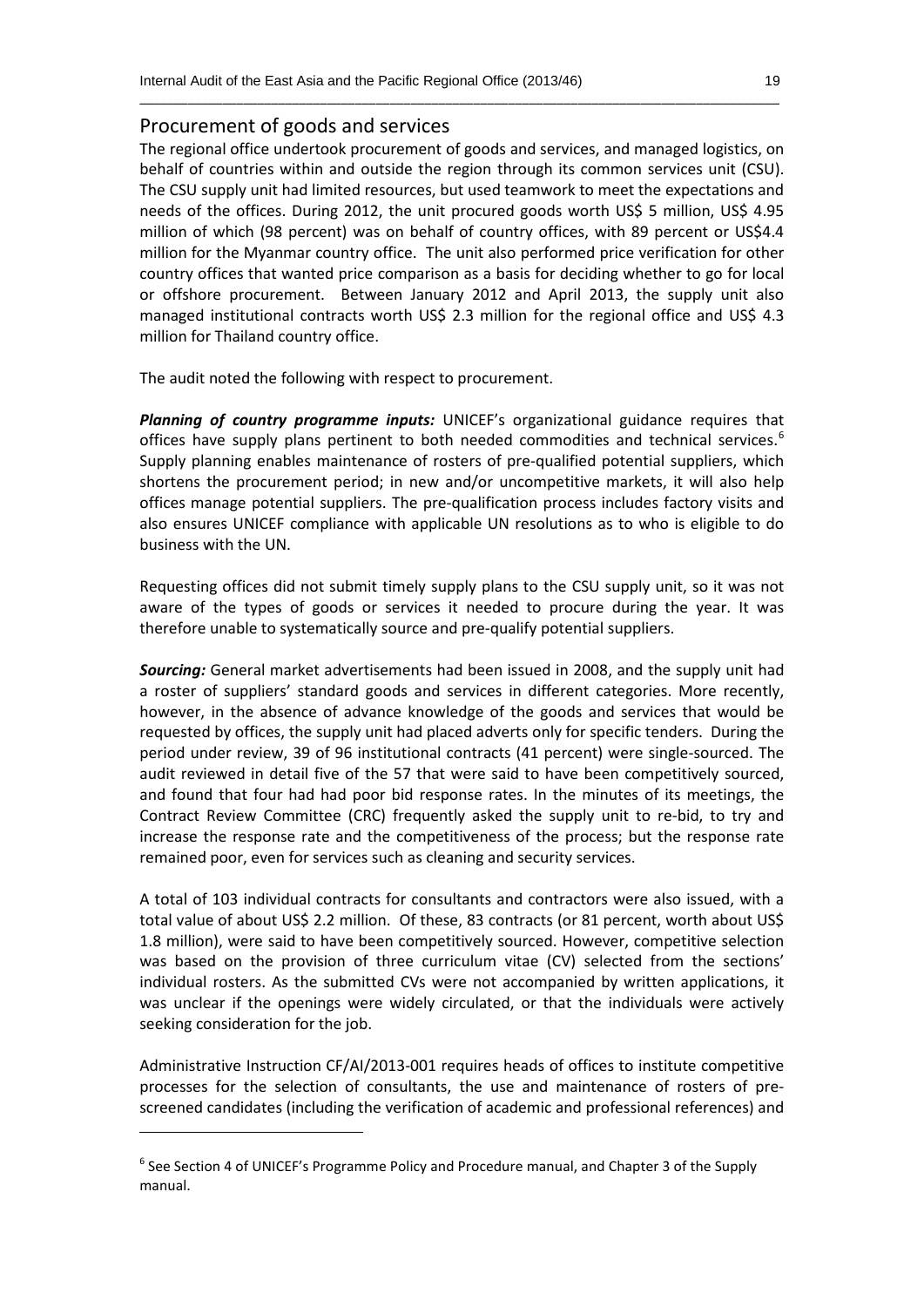the completion of valid application forms. The instruction also restricted single sourcing to emergency situations, which further emphasises the need for proactive planning and sourcing of candidates.

\_\_\_\_\_\_\_\_\_\_\_\_\_\_\_\_\_\_\_\_\_\_\_\_\_\_\_\_\_\_\_\_\_\_\_\_\_\_\_\_\_\_\_\_\_\_\_\_\_\_\_\_\_\_\_\_\_\_\_\_\_\_\_\_\_\_\_\_\_\_\_\_\_\_\_\_\_\_\_\_\_\_\_\_\_\_\_\_\_\_\_\_

*Issuance of contracts:* Since 2008, the regional office had collaborated closely with a partner in improving coordination, advocacy and knowledge management on Early Childhood and Development in the region. For the period November 2012 to 15 May 2013, it had disbursed US\$ 170,000 to this partner for overheads and for implementation of agreed activities. However, it had done so through institutional contracts, instead of using a Project Cooperation Agreement (PCA) to document the contractual relationship with this partner. The CRC had questioned the use of institutional contract in this case, in view of the partnership relationship, and also the lack of the competitive selection process that should be used for an institutional contract. On several occasions, the office sought the advice of headquarters but because of inaccurate information provided, it did not receive definitive responses. The office was under the impression that the partner was registered as a private company in Singapore and it was only when the audit requested the legal registration document that it realised the partner was a not-for-profit organisation.

*Management of contracts:* Completed contracts were not systematically closed in VISION. At the time of audit (May 2013), 68 individual contracts and 46 institutional contracts with a validity end date on or before 30 April 2013 were still categorised as open in VISION.

For both institutional and individual contracts, final evaluation forms were not always completed. This was mainly the case for institutional contracts where 93 (92 percent) had no evaluations on file as required by the Supply manual. The unit stated that on occasion a comment would be put in the Service Entry Sheet in VISION; however, the supply manual requires the preparation of an evaluation report as to the performance of the contractor to be used as a future reference. Best practice would be to ensure the key performance indicators (KPIs) and key deliverable(s) were used to prepare a report that would be filed in the supplier file for future reference.

For individual contracts, 40 contracts (32 percent) did not have formal output evaluations, although UNICEF policy requires that these be prepared against the terms of reference used for the assignment. Supplier registration documents were also not on file, and supplier profiles were maintained in the bid files, although UNICEF policy requires that they be maintained separately (the minimum documents kept therein should be the supplier's profile and legal registration documents).

**Agreed action 12 (high priority):** The office agrees to strengthen management of procurement of goods and services, ensuring that procurement is based on competitive selection process, and that:

- i. Country offices with significant volumes of procurement through the regional office are required to submit their supply plan by first quarter of the year, to serve as a basis for advance market search and supplier identification.
- ii. Rosters for service providers are regularly reviewed and updated using various supply sources, such as advertising, collaboration with other UN organizations and the UN Global Market Place, and a pre-qualification process is undertaken.
- iii. Performance evaluations are prepared prior to final payments and used to update the rosters of service providers.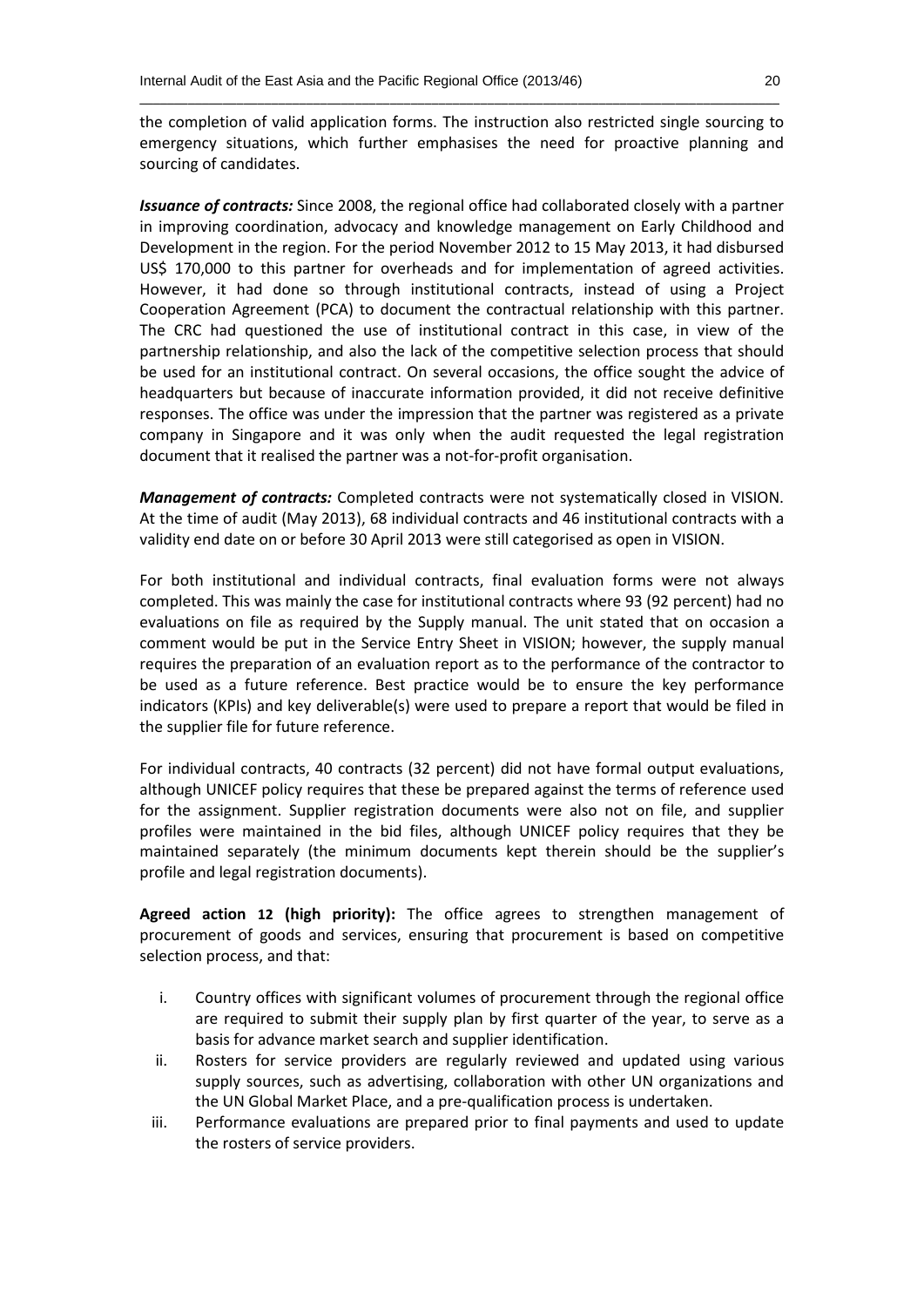iv. Regular review and clean-up of contract information in VISION is undertaken, ensuring that it accurately reflects the contract position and is used in managing contracts.

\_\_\_\_\_\_\_\_\_\_\_\_\_\_\_\_\_\_\_\_\_\_\_\_\_\_\_\_\_\_\_\_\_\_\_\_\_\_\_\_\_\_\_\_\_\_\_\_\_\_\_\_\_\_\_\_\_\_\_\_\_\_\_\_\_\_\_\_\_\_\_\_\_\_\_\_\_\_\_\_\_\_\_\_\_\_\_\_\_\_\_\_

Staff responsible for taking action: CSU Operations Manager Date by which action will be taken: November 2013

**Agreed action 13 (medium priority):** The office agrees to review all contractual arrangements with programme partners and ensure that the appropriate contract/agreement type is used in documenting its contractual relations.

Staff responsible for taking action: CSU Operations Manager Date by which action will be taken: November 2013

#### Workforce planning

The number of approved posts in the 2012-2013 ROMP was 86 for 2012 and 85 for 2013. The regional office's Post Authorisation Table (PAT) in VISION as at 30 April 2013 showed that 16 posts (18 percent) were vacant. Of the 16 vacancies, nine were to be funded from OR, three were funded by Private Fundraising and Partnerships (PFP) and four were funded from the support budget. The monthly vacancy analysis showed that five OR-funded posts (25 percent of the vacancies) were vacant because of a lack of funding, whilst two (supportbudget funded) had been identified for abolition.

Of the 103 individual contracts issued during the period, 17 were given two or three consecutive consultancy contracts for the same type of work. The approved ToRs for the different consultants provided various reasons to support their use, though some of the tasks outlined in the ToRs could be considered regular continuous staff functions, such as monitoring of results for equity work or providing daily support to a function. This was sometimes recognised by the office, as in one case reference was made to a possible recruitment; however, this did not occur, and the consultant continued to be hired.

The main explanation given for use of consultants instead of recruitment of staff was the uncertainty of funding, and inability to issue contracts longer than the availability of funds; and the comparative "cost effectiveness" of using consultants. This indeed was true throughout the region, where the Human Resources regional vacancy analysis identified lack of funding as the main reason for vacancies, resulting in the wide repetitive use of consultants.

Use of consultants was not planned in coordination with the management plan. Under an integrated workforce plan, the current vacancy status and skills gaps will be looked at, and a distinction made between consultants whose skills are not readily available in UNICEF or for which there is no continuing need, from those who are effectively filling a staffing gap or assisting with staff capacity building. This will ensure that the office manages the differences that sometimes occur between UNICEF's strategic interest and the tactical interests of the hiring unit. The continued use of consultants for normal staff functions can be demoralising to staff and can run the risk of creating abusive relationships with consultants who are reliant on individual managers to ensure their continued employment.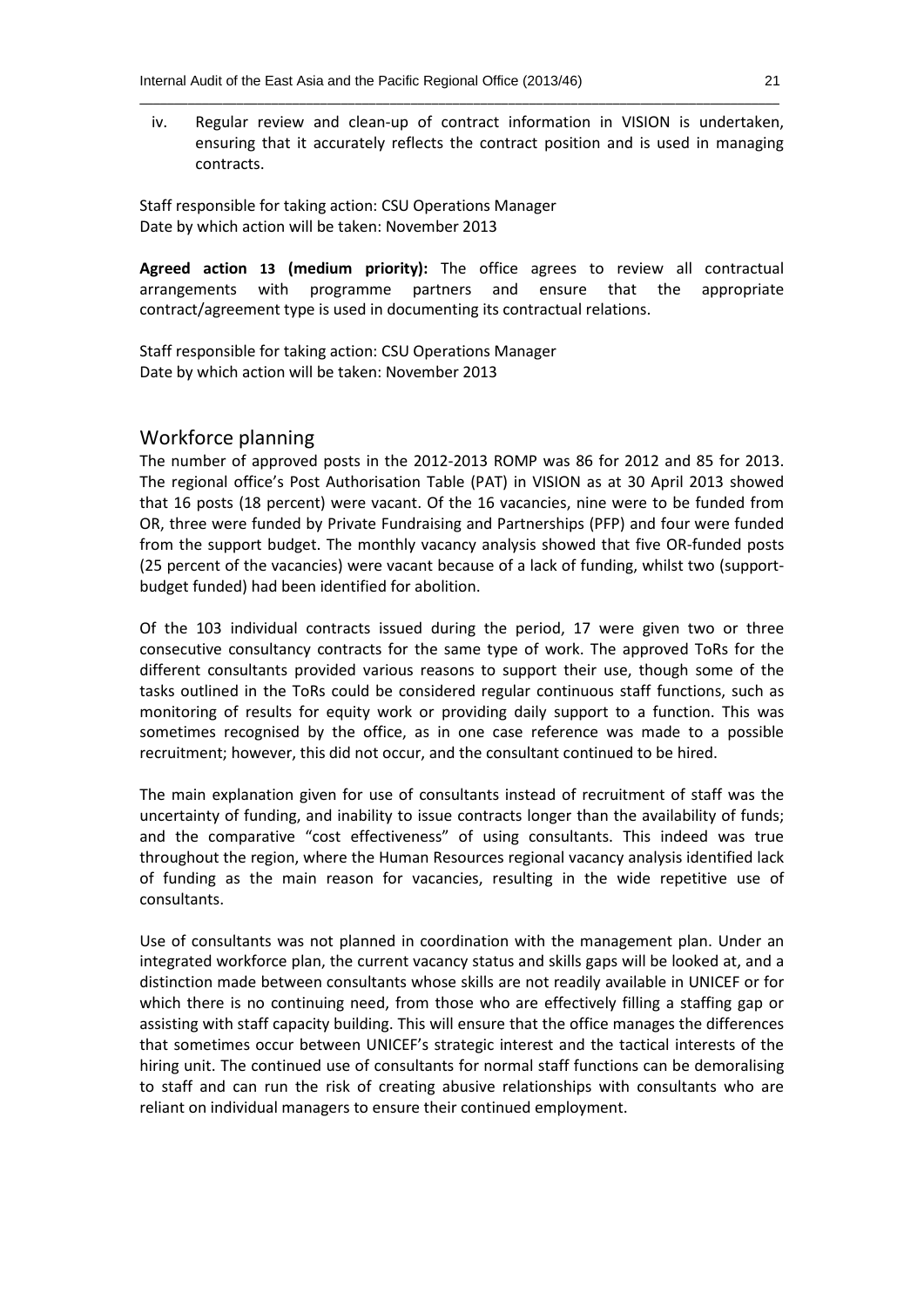**Agreed action 14 (medium priority):** The office should put in place integrated workforce plans, and encourage country offices in the region to also do so. It should ensure that these plans:

\_\_\_\_\_\_\_\_\_\_\_\_\_\_\_\_\_\_\_\_\_\_\_\_\_\_\_\_\_\_\_\_\_\_\_\_\_\_\_\_\_\_\_\_\_\_\_\_\_\_\_\_\_\_\_\_\_\_\_\_\_\_\_\_\_\_\_\_\_\_\_\_\_\_\_\_\_\_\_\_\_\_\_\_\_\_\_\_\_\_\_\_

- i. Are aligned to the management plan that considers current capabilities and capacities.
- ii. Clearly identify and distinguish between the different types of need for temporary assistance.
- iii. Justify use of short-term consultants based on an informed workforce plan.

Staff responsible for taking action: Regional Chief of Human Resources Date by which action will be taken: May 2014

#### Rental subsidy

UNICEF administrative instruction CF/AI/2002-009 of 9 August 2002 states that the purpose of the rental-subsidy scheme is to assist settlement of new staff members, and encourage mobility within the common system by subsidising the rental costs of eligible staff members whose rental accommodation is of a reasonable standard. The administrative instruction further defined "rent paid by the staff member" as the recurring amount indicated in the lease agreement that the staff member, as a tenant, has agreed to pay for the right to live in the rented premises. Throughout the administrative instruction, rental subsidy is made in reference to the rent of a dwelling; when electricity charges are included in the rent, this will be deducted from the amount of rent to be used for purposes of determining the rental subsidy. Certifying officers are required to verify the amounts of rents that appear in the lease agreements with landlords on a random basis. Irregularities should be reported immediately to the Chief, Human Resources Services Section, Division of Human Resources. For EAPRO and the Thailand country office, 12 staff members received rental subsidy based on the certification of the appropriateness of the claim by the CSU unit and subsequent approval by the Division of Human Resources (DHR), New York.

In Thailand, houses and apartments were normally let fully furnished. Their owners were required by the Thai tax law to separate the income from rent of premises from the rent of furnishings; moreover the rate of tax was different for these two types of rental income. Some landlords therefore required tenants to sign separate leases for the premises and furnishings, and this was the case for three of the 12 staff members who received the rental subsidy. In one case, there was only one lease agreement covering both the premises and the furnishings, but the rental for the furnishing was clearly indicated. In the remaining eight cases the lease agreement did not mention rental for furnishing but in six of those cases, it was apparent from the conditions of the agreement that the premises were furnished. It appeared that for all 12 cases, rental subsidy was based on the total rent which included furnishings and service fees.

**Agreed action 15 (medium priority):** The office agrees to immediately request clarification from the Chief, Human Resources Services Section, on the interpretation of the policy and, based on the response, take appropriate action. The office should then brief relevant staff on the correct interpretation of the policy and ensure that the policy is correctly and consistently applied.

Staff responsible for taking action: CSU Operations Manager and Human Resources Officer Date by which action will be taken: November 2013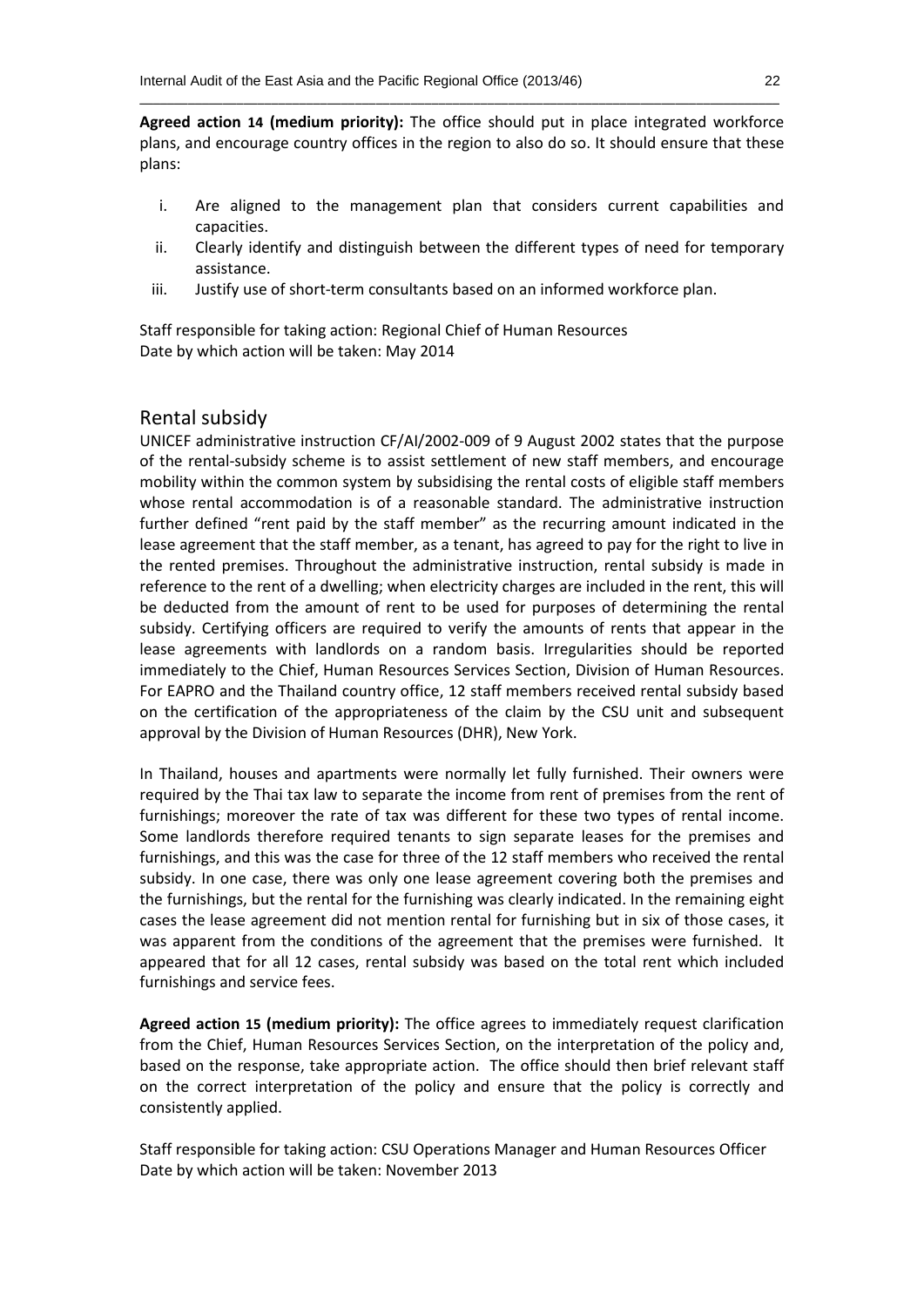#### Telephone usage

At the time of audit in May 2013, the office had 39 Blackberry handsets of which 32 had been issued to EAPRO and Thailand country office staff and were in use. The CSU unit coordinated the procurement, issuance and monitoring of Blackberry handsets for both EAPRO and the Thailand country office. However, there was no written policy or criteria for allocation of these handsets. Neither were there any criteria as to which package should be provided. There were various packages that allowed for monthly minima for free calls, Short Message Service (SMS**)** and Multimedia Messaging Service (MMS), depending on the agreement with the current service provider.

\_\_\_\_\_\_\_\_\_\_\_\_\_\_\_\_\_\_\_\_\_\_\_\_\_\_\_\_\_\_\_\_\_\_\_\_\_\_\_\_\_\_\_\_\_\_\_\_\_\_\_\_\_\_\_\_\_\_\_\_\_\_\_\_\_\_\_\_\_\_\_\_\_\_\_\_\_\_\_\_\_\_\_\_\_\_\_\_\_\_\_\_

The audit also noted that although staff were required to sign a receipt for the equipment, they were not given or required to sign a document that outlined their responsibility for personal use. The practice was to record the full phone bill as an office expense upon payment, and to credit the expense account when staff identified and payed for their personal calls. However, in early 2013 the office realised that a staff member had not been identifying and paying for his personal calls since 2008; on his transfer to another office in February 2013, he had accumulated over US\$ 10,000 in personal bills. Only then did the office revise the procedure for managing phone bills. The revised procedure reminded staff of their obligation to account for personal calls. It laid down who would be responsible for issue of the monthly bill to staff, the timeline for staff response, the follow-up procedures and who was responsible for the collection of the staff reimbursements. The office also performed a retroactive check of all the phone bills and was satisfied that the case mentioned above was an isolated one. OIAI also did a sample verification and did not find any exceptions.

The UNICEF guidelines for prospective Blackberry users state that the foremost consideration for the office should be "WHY?" This notes that although there is much to be gained from Blackberry use, it also has many hidden costs, such as the licence fees for the server and each user.

**Agreed action 16 (medium priority):** The office agrees to strengthen management of mobile phone usage by:

- i. Putting in place a written procedure clarifying who is eligible to be allocated a mobile phone and why.
- ii. Ensuring that all staff sign an acknowledgement of their responsibilities/ accountabilities with respect to the equipment, the procedure for reimbursement of personal calls and their awareness of exactly what their usage limits are.
- iii. Implementing strictly the office procedures for the issuance of Blackberry handsets, monitoring their usage and timely settlement by staff of their personal portion of the phone bill.

Staff responsible for taking action: Regional Chief of ICT and CSU Operations Manager Date by which action will be taken: The Regional Office indicated that it has completed the agreed action. However, this has not been validated by OIAI.

#### Business continuity plan

Business Continuity Management (BCM) is a management process that helps to strengthen an organisation's ability to ensure staff safety and security, as well as to maintain continuity of critical functions during and after a crisis of any nature. The process integrates crisis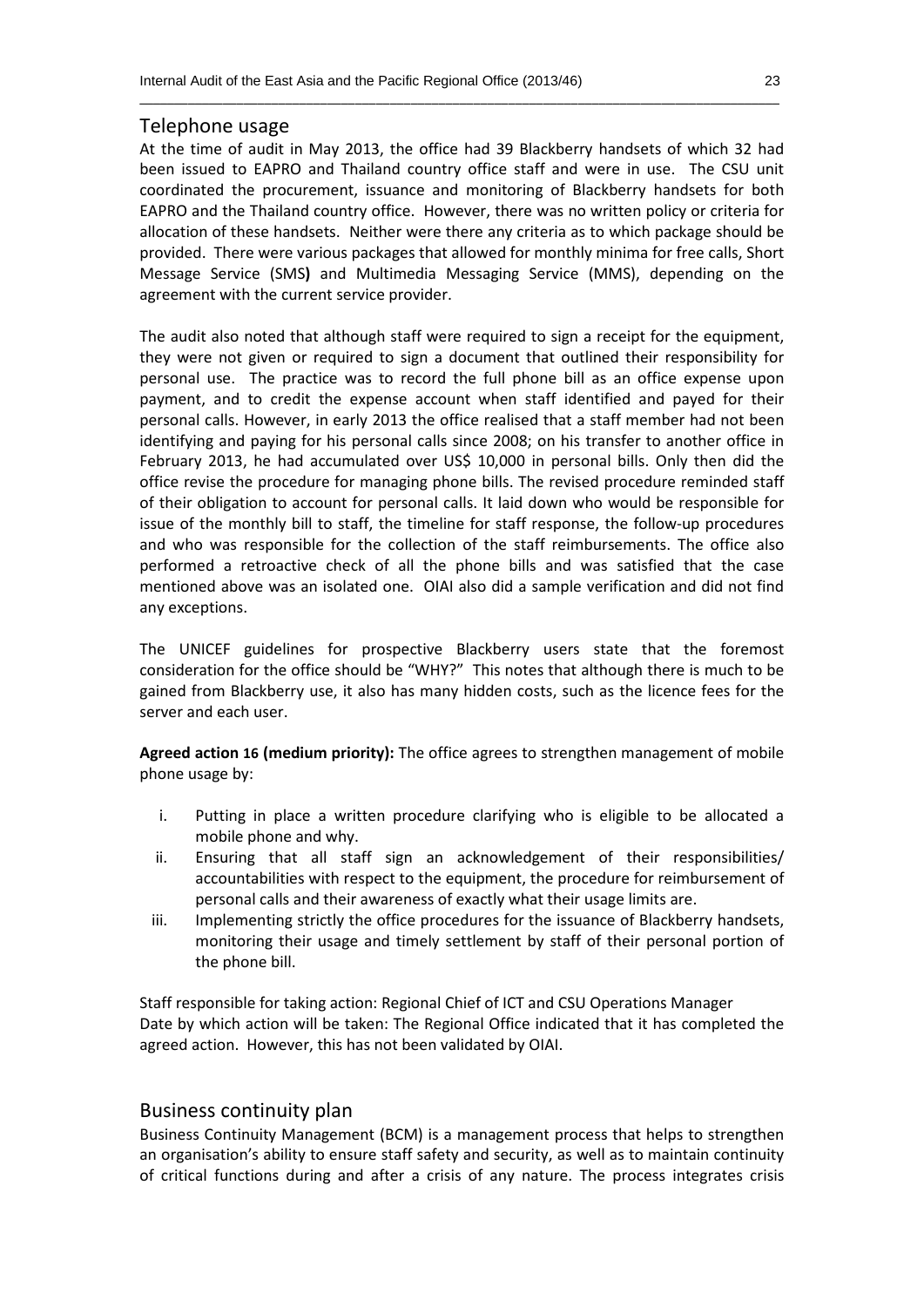management, business continuity planning and information technology disaster recovery planning. All UNICEF offices – Headquarters, Regional or Country – must be able to continue highly critical functions during and after a disaster or crisis. The likelihood of events such as major power outages, natural disasters, terrorist attacks, and a possible global avian and human influenza pandemic specifically highlight an urgent need for UNICEF to implement a corporate Business Continuity Management strategy, the central element of which is the Business Continuity Plan (BCP).

\_\_\_\_\_\_\_\_\_\_\_\_\_\_\_\_\_\_\_\_\_\_\_\_\_\_\_\_\_\_\_\_\_\_\_\_\_\_\_\_\_\_\_\_\_\_\_\_\_\_\_\_\_\_\_\_\_\_\_\_\_\_\_\_\_\_\_\_\_\_\_\_\_\_\_\_\_\_\_\_\_\_\_\_\_\_\_\_\_\_\_\_

The latest approved BCP of EAPRO and the Thailand country office was approved in June 2011. In April 2013 the office had completed a comprehensive review of the BCP and a working group was reviewing and finalising the draft revised plan.

The critical staff list attached to the 2011 BCP lists all section heads and regional advisors as critical staff and at the time of audit in May 2013, a large number of the staff in the list had already left the regional office and the Thailand country office.

The most recent BCP test had been performed on 15 April 2011. This had basically focused on the ability to perform transactions such as travel authorisations, purchase orders and payment vouchers remotely in PRoMs, UNICEF's former database system. The office had implemented its replacement, VISION, at the beginning of 2012 and had updated its workflows accordingly. These changes in the workflows, some of which were significant, and the delay in updating the BCP, meant that for all 2012 and first quarter of 2013 the office was operating with an obsolete BCP.

As business continuity encompasses Information and Communication Technology (ICT), the BCP working group should ensure that the disaster recovery plan is also updated promptly and the ICT staff should ensure that all relevant corporate data is backed up and stored safely. It was noted that although backups were performed regularly and stored offsite, the restoration check was not done regularly. Backups and the ability to restore the data are critical in the area of private-sector fundraising, as loss of the database would mean loss of its donor records and in effect loss of donations/income.

**Agreed action 17 (medium priority):** The office agrees to ensure that:

- i. The Business Continuity Plan is updated annually or whenever there are changes to workflows, applications and systems.
- ii. Within the BCP, the Information and Communication Technology disaster recovery plan is also updated and tested, ensuring that all corporate data and databases are covered – including those related to private-sector fundraising.
- iii. The critical staff list is more clearly defined and is updated immediately whenever there is a change in relevant staff.
- iv. A Business Continuity Plan simulation or test is performed regularly.

Staff responsible for taking action: CSU Operations Manager and the Regional Chief of ICT Date by which action will be taken: December 2013

#### Operations management: Conclusion

Based on the audit work performed, OIAI concluded that, subject to implementation of the agreed actions described, the controls and processes over Operations Support, as defined above, were generally established and functioning during the period under audit.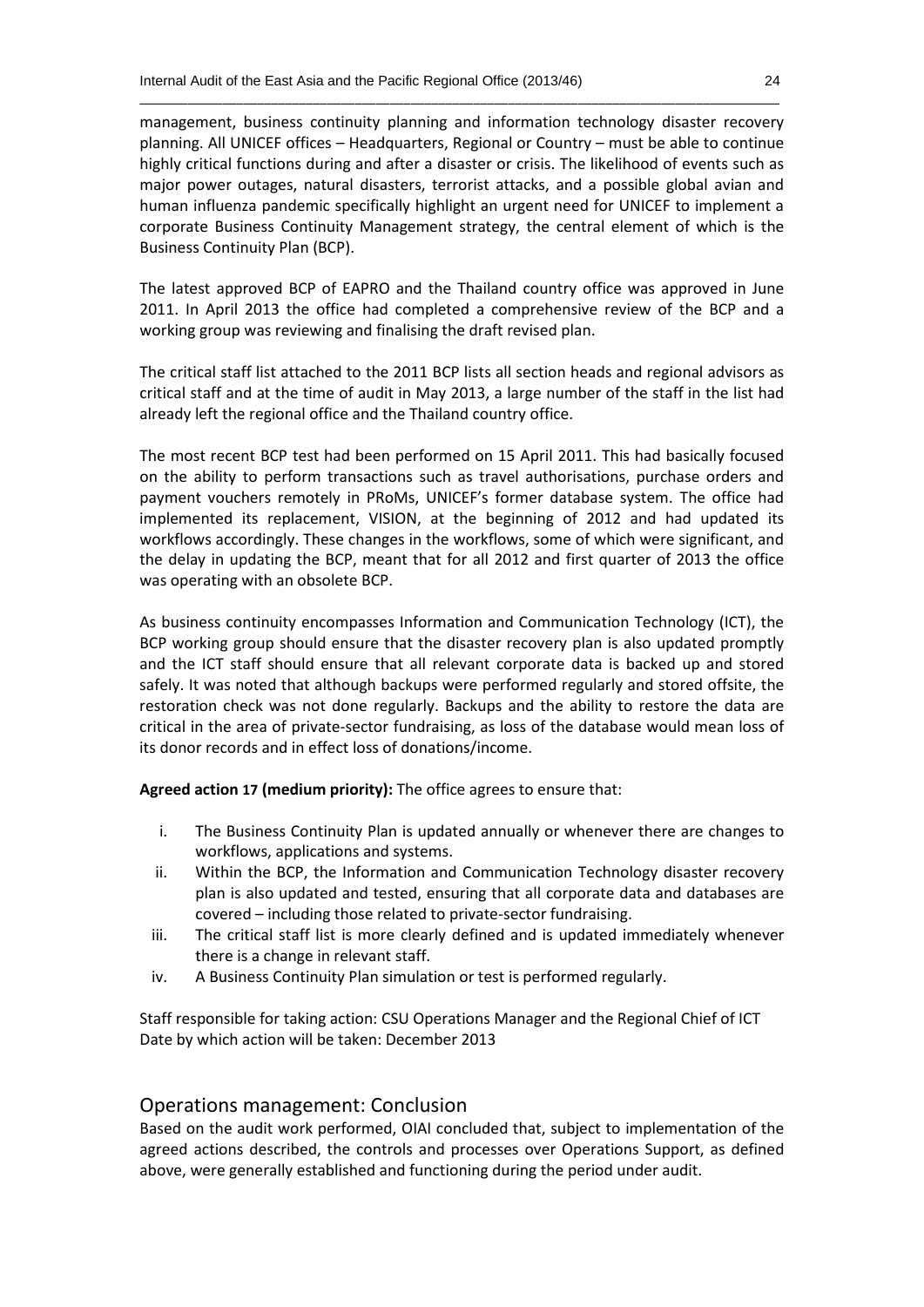# Annex A: Methodology, and definition of priorities and conclusions

\_\_\_\_\_\_\_\_\_\_\_\_\_\_\_\_\_\_\_\_\_\_\_\_\_\_\_\_\_\_\_\_\_\_\_\_\_\_\_\_\_\_\_\_\_\_\_\_\_\_\_\_\_\_\_\_\_\_\_\_\_\_\_\_\_\_\_\_\_\_\_\_\_\_\_\_\_\_\_\_\_\_\_\_\_\_\_\_\_\_\_\_

The audit team used a combination of methods, including interviews, document reviews, testing samples of transactions. It also visited UNICEF locations and supported programme activities. The audit compared actual controls, governance and risk management practices found in the office against UNICEF policies, procedures and contractual arrangements.

OIAI is firmly committed to working with auditees and helping them to strengthen their internal controls, governance and risk management practices in the way that is most practical for them. With support from the relevant regional office, the country office reviews and comments upon a draft report before the departure of the audit team. The Representative and their staff then work with the audit team on agreed action plans to address the observations. These plans are presented in the report together with the observations they address. OIAI follows up on these actions, and reports quarterly to management on the extent to which they have been implemented. When appropriate, OIAI may agree an action with, or address a recommendation to, an office other than the auditee's (for example, a regional office or HQ division).

The audit looks for areas where internal controls can be strengthened to reduce exposure to fraud or irregularities. It is not looking for fraud itself. This is consistent with normal practices. However, UNICEF's auditors will consider any suspected fraud or mismanagement reported before or during an audit, and will ensure that the relevant bodies are informed. This may include asking the Investigations section to take action if appropriate.

The audit was conducted in accordance with the International Standards for the Professional Practice of Internal Auditing of the Institute of Internal Auditors. OIAI also followed the reporting standards of International Organization of Supreme Audit Institutions.

## Priorities attached to agreed actions

- **High:** Action is considered imperative to ensure that the audited entity is not exposed to high risks. Failure to take action could result in major consequences and issues.
- **Medium:** Action is considered necessary to avoid exposure to significant risks. Failure to take action could result in significant consequences.
- **Low:** Action is considered desirable and should result in enhanced control or better value for money. Low-priority actions, if any, are agreed with the country-office management but are not included in the final report.

### Conclusions

The conclusions presented at the end of each audit area fall into four categories:

#### *[Unqualified (satisfactory) conclusion]*